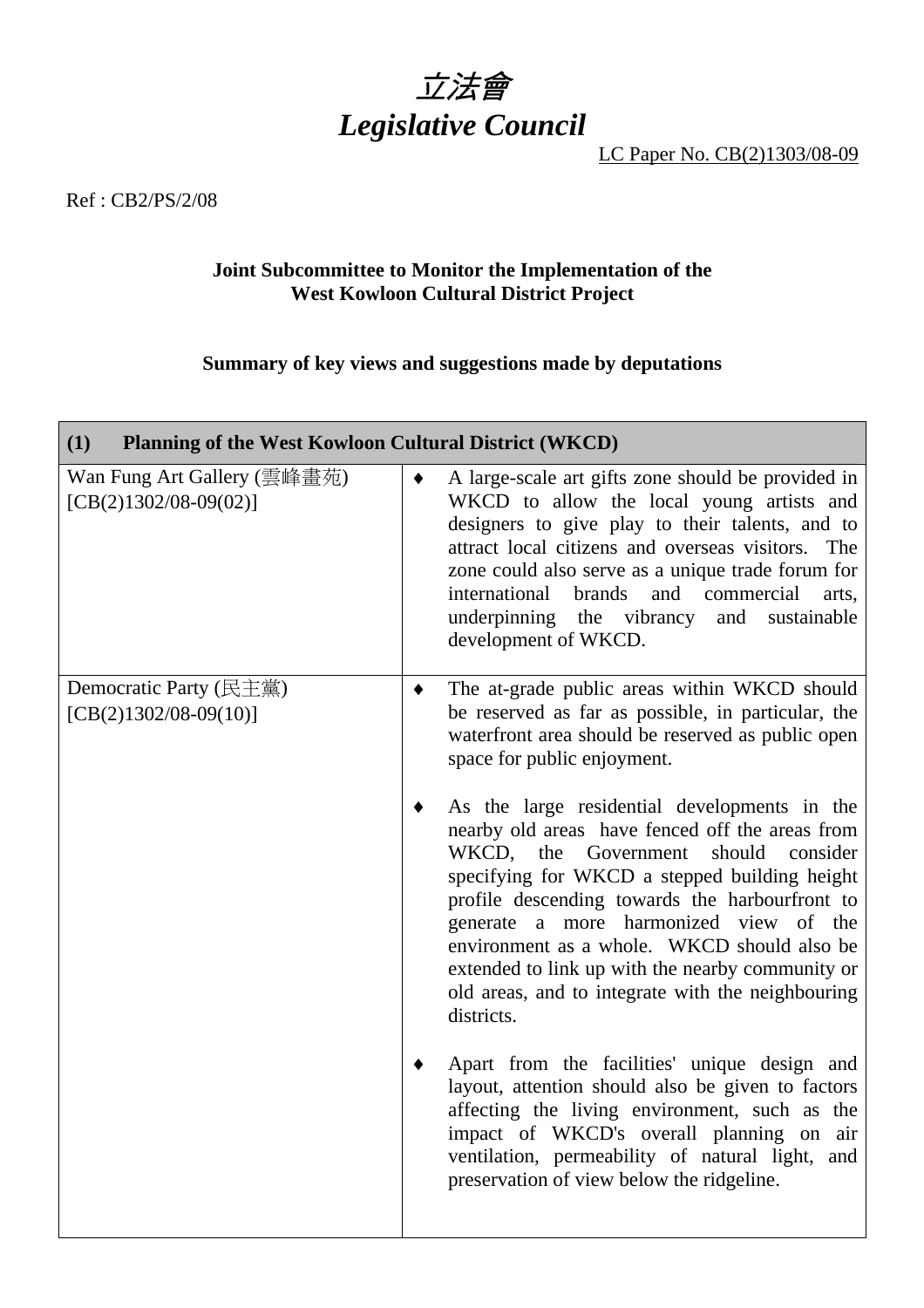|                                                                                                                                                                                      |   | A development approach of "led by<br>the<br>community, implemented by professionals and<br>supported by the Government" should be adopted<br>in taking forward the WKCD project. The West<br>Cultural District<br>Authority<br>Kowloon<br>(the<br>Authority) should first understand thoroughly the<br>rationale of the national policy on heritage<br>worldwide, and then consider respectively the<br>Hong Kong, China and international perspectives<br>required for this world-class project in practical<br>term, with a view to exploring in the light of this<br>project the possibility of developing cultural<br>industries as Hong Kong's pillars of economy in<br>future. |
|--------------------------------------------------------------------------------------------------------------------------------------------------------------------------------------|---|--------------------------------------------------------------------------------------------------------------------------------------------------------------------------------------------------------------------------------------------------------------------------------------------------------------------------------------------------------------------------------------------------------------------------------------------------------------------------------------------------------------------------------------------------------------------------------------------------------------------------------------------------------------------------------------|
| Civic Party $(\triangle \mathbb{R}$ 黨)<br>$[CB(2)1302/08-09(05)]$                                                                                                                    |   | During the development process of WKCD,<br>emphasis should be placed on both urban planning<br>and cultural planning. The humanistic spirit of<br>the WKCD project should serve as the major<br>driving force behind the cultural development of<br>Hong Kong from the outset.                                                                                                                                                                                                                                                                                                                                                                                                       |
|                                                                                                                                                                                      |   | The planning of WKCD should: (a) stimulate the<br>continuous growth of a cultural community; (b)<br>promote the innovation and development of<br>indigenous culture on the basis of social and<br>cultural diversity; and (c) regard the nurturing of<br>cultural and creative talents and the creation of a<br>cultural metropolis as the medium and long term<br>goals, rather than focusing solely on short term<br>financial returns or visitor statistics.                                                                                                                                                                                                                      |
|                                                                                                                                                                                      |   | WKCD should be developed into a "low carbon"<br>demonstrative zone" to keep in line with the<br>vision for a green economy.                                                                                                                                                                                                                                                                                                                                                                                                                                                                                                                                                          |
| Mr Oscar HO Hing Kay, Director of<br>Cultural<br>MA<br>Programme<br>in<br>Management, the Chinese University of<br>Hong Kong<br>(香港中文大學文化管理課程主任何<br>慶基先生)<br>$[CB(2)1302/08-09(23)]$ | ٠ | WKCD is a project devised for all Hong Kong<br>citizens, the professionals who make decisions for<br>the designs of venues as well as contents of<br>programmes/exhibitions/collections should have a<br>good understanding of the cultural experience and<br>needs of the public, so that WKCD would be<br>developed into a venue of cultural interaction<br>where members of the public can participate<br>actively.                                                                                                                                                                                                                                                               |
| Hong Kong Treble Choirs' Association<br>Limited                                                                                                                                      |   | An international children's performing arts centre<br>should<br>included<br><b>WKCD</b><br>be<br>in<br>and<br>more                                                                                                                                                                                                                                                                                                                                                                                                                                                                                                                                                                   |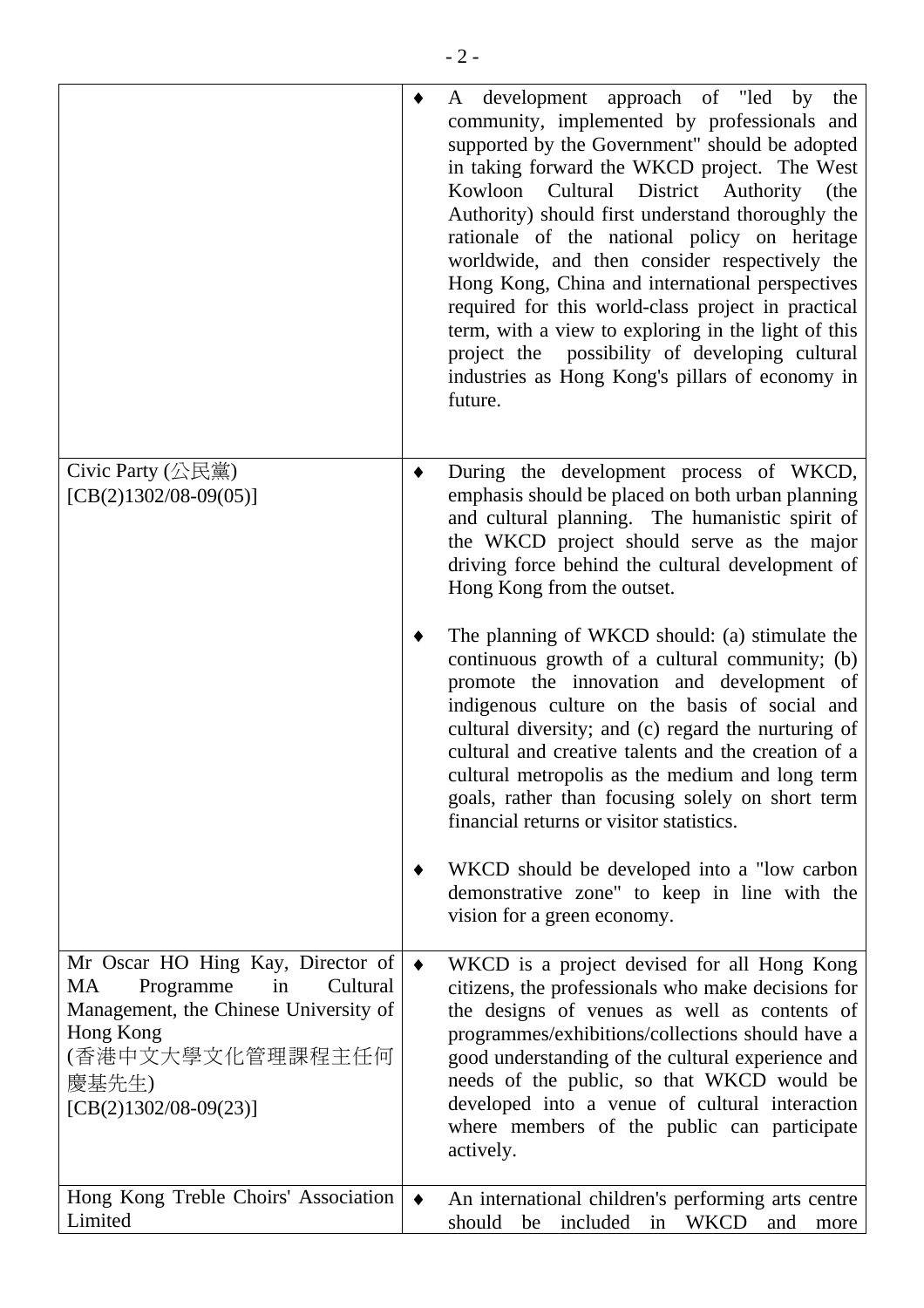| (香港童聲合唱協會有限公司)<br>$[CB(2)1302/08-09(06)]$                                                       |   | international<br>national<br>children's<br>and<br>art<br>activities/festivals should be organized, thereby<br>nurturing the younger generation's performing arts<br>talents and ability to appreciate arts programmes,<br>and building up local audiences.                                                                                  |
|-------------------------------------------------------------------------------------------------|---|---------------------------------------------------------------------------------------------------------------------------------------------------------------------------------------------------------------------------------------------------------------------------------------------------------------------------------------------|
|                                                                                                 |   | The construction of the major venues in WKCD<br>must take into consideration the art of chorus<br>singing.                                                                                                                                                                                                                                  |
| Association<br>Arts with the Disabled<br>Hong Kong<br>(香港展能藝術會)<br>$[CB(2)1302/08-09(12)]$      | ٠ | The facilities in WKCD should be of a "universal"<br>design"* to enable the participation of anybody,<br>including the disabled, the elderly or people<br>speaking different languages.                                                                                                                                                     |
|                                                                                                 |   | * Products, premises and communication devices<br>of a universal design can be used by anybody<br>without any modification or special design.                                                                                                                                                                                               |
| The<br>Hong<br>Kong<br>Academy<br>for<br>Performing Arts<br>(香港演藝學院)<br>$[CB(2)1302/08-09(04)]$ | ٠ | Public spaces in integrated arts complexes should<br>be designed to be a pleasure to be in for both the<br>artists and audiences, so as to attract them to<br>participate in communal meetings and other less<br>formal gatherings.                                                                                                         |
|                                                                                                 |   | A music academy should be set up in WKCD so<br>as to bring the musical youth and practitioners<br>together into the same complex.<br>The same<br>arrangement should also apply to professional<br>training in dance, drama and Chinese traditional<br>theatrical performances.                                                              |
| Hong Kong Institute of Real Estate<br>Administrators<br>(香港地產行政師學會)<br>$[CB(2)1302/08-09(13)]$  | ٠ | The development of WKCD should integrate<br>socially and culturally with the neighbouring<br>areas. Linkage should be established to facilitate<br>accessibility to these areas and other connecting<br>routes to WKCD.                                                                                                                     |
|                                                                                                 |   | More flexibility should be allowed in the planning<br>and construction of arts and cultural facilities to<br>cater for the changing needs of users, e.g. some<br>venues should not be bound by fixed walls so that<br>they can be extended into open spaces for outdoor<br>performances, public gathering, art display,<br>exhibitions etc. |
|                                                                                                 |   | A well-considered development brief should be<br>prepared for the effective monitoring of cost, time<br>and quality of the project. The Town Planning<br>Board should adopt a flexible and comprehensive                                                                                                                                    |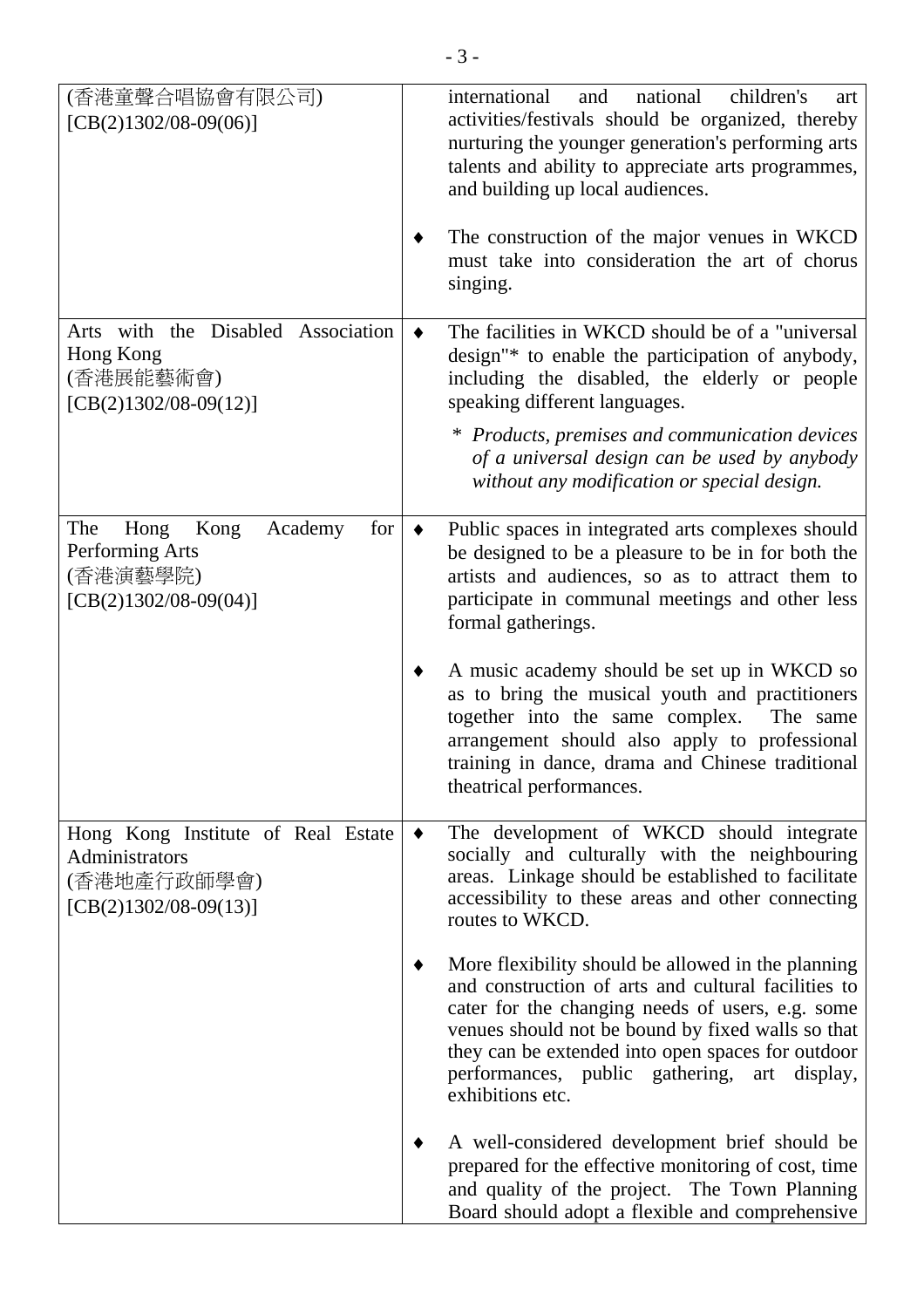|                                                                                       |   | planning<br>considering<br>when<br>approach<br>the<br>Development Plan.                                                                                                                                                                                                                                                                                                                                                          |
|---------------------------------------------------------------------------------------|---|----------------------------------------------------------------------------------------------------------------------------------------------------------------------------------------------------------------------------------------------------------------------------------------------------------------------------------------------------------------------------------------------------------------------------------|
|                                                                                       |   | The architecture palette of WKCD should include<br>certain iconic elements<br>well<br>as<br>as<br>more<br>contemporary buildings.                                                                                                                                                                                                                                                                                                |
| <b>Chinese-Scottish Band</b><br>(蘇格蘭中國樂隊)<br>$[CB(2)1302/08-09(20)]$                  |   | Spaces should be allocated to small-sized local<br>arts groups in WKCD for setting up offices to<br>promote their work and facilitate exchanges<br>between foreign and local arts groups.                                                                                                                                                                                                                                        |
|                                                                                       |   | In addition to providing large-scale iconic<br>architecture and performance venues, the WKCD<br>project should also nurture and give support to the<br>local small-sized arts groups as well as the arts<br>community.                                                                                                                                                                                                           |
| The Hong Kong Institution of Engineers<br>(HKIE) (香港工程師學會)<br>$[CB(2)1302/08-09(24)]$ | ٠ | The Administration should seriously consider the<br>viability of separating the Development Plan into<br>two parts, one for the buildings and the other for<br>supporting infrastructure works. To accelerate the<br>construction of WKCD and to create the urgently<br>needed employment, infrastructure<br>and less<br>controversial developments should commence as<br>early as possible.                                     |
|                                                                                       |   | The eastern quarter of WKCD will interface with<br>the underground terminal of the Express Rail<br>Link. The Authority should collaborate with the<br>MTR Corporation in establishing the planning and<br>design considerations of this section as soon as<br>possible so that the railway works will not be<br>delayed by the possible debates associated with<br>the planning of superstructure above the railway<br>terminal. |
|                                                                                       |   | HKIE supports the Town Planning Board's<br>decision to relax the height limit of the stand<br>alone core arts and cultural facilities since<br>architects and engineers will have more freedom<br>in the design of the WKCD project.                                                                                                                                                                                             |
|                                                                                       |   | The WKCD area should have a well-developed<br>transportation network as the area would attract a<br>significath flow of passengers.                                                                                                                                                                                                                                                                                              |
|                                                                                       |   | The Government should consider using more<br>renewable energy in WKCD, e.g. zero-carbon-                                                                                                                                                                                                                                                                                                                                         |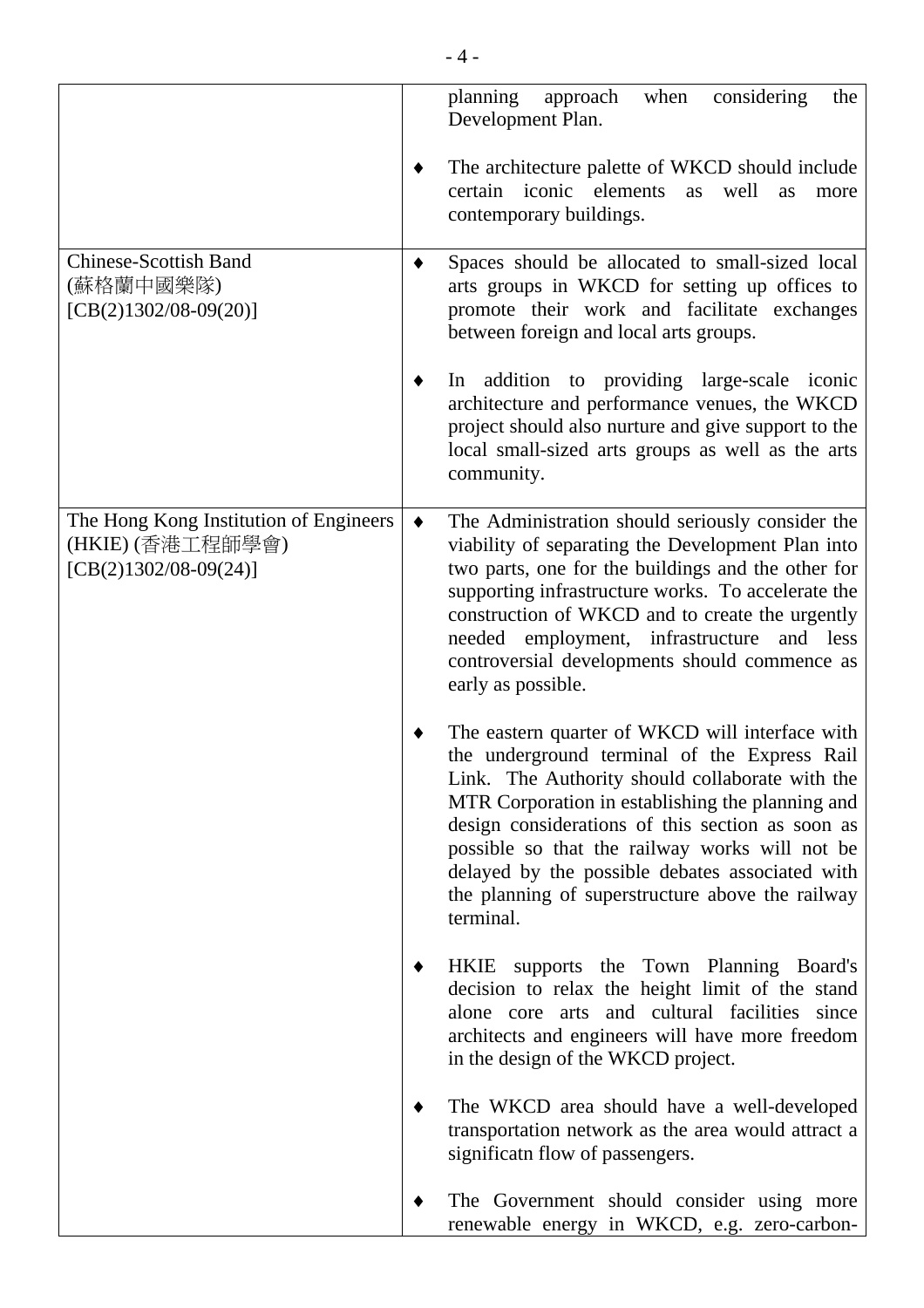|                                                                                                 |   | principle should apply to buildings in WKCD.<br>The District Cooling System similar to that to be<br>installed at Kai Tak should also be used in the<br>area, and a common utility service tunnel under<br>the main road of WKCD should be constructed to<br>facilitate future maintenance.                                                                                                                                                                                                                                                   |
|-------------------------------------------------------------------------------------------------|---|-----------------------------------------------------------------------------------------------------------------------------------------------------------------------------------------------------------------------------------------------------------------------------------------------------------------------------------------------------------------------------------------------------------------------------------------------------------------------------------------------------------------------------------------------|
| The Real Estate Developers Association<br>of Hong Kong<br>(香港地產建設商會)<br>$[CB(2)1302/08-09(11)]$ | ٠ | 16%<br>project<br>reserved<br>for<br>the<br>The<br>area<br>Retail/Dinning/Entertainment<br>(RDE)<br>facilities<br>will translate into a gross floor area of 119,000<br>sq. m., which is even larger than the Elements<br>Mall (93,800 sq. m.) at the neighbouring Kowloon<br>Station. The Association is not convinced that<br>there is a genuine demand for such a huge mass of<br>RDE space within the WKCD as projected in the<br>financial analysis, given that there are already<br>very well-developed retail clusters in its vicinity. |
| <b>Professional Property Services Limited</b><br>$[CB(2)1302/08-09(08)]$                        | ٠ | The development parameters set out in the<br>relevant Outline Zoning Plan e.g. limits on<br>building height and density, may impose potential<br>constraints in the preparation of the Conceptual<br>Plan and the Development Plan of WKCD.<br>should<br>include<br>Flexibilibility<br>be<br>in<br>the<br>development parameters to allow for innovative<br>urban design and planning.                                                                                                                                                        |
|                                                                                                 |   | As the Authority would not participate in the<br>developement of RDE facilities, the Compay is<br>concerned about how the compatibility between<br>the cultural and commercial development areas<br>would be safeguarded.                                                                                                                                                                                                                                                                                                                     |
|                                                                                                 |   | The Authority should ensure close integration and<br>connectivity between (a) various venues and<br>developments within WKCD; and (b) WKCD and<br>the neighbouring areas/the rest of the community.<br>For example, connecting roads and sea access to<br>WKCD and an electric tram system within<br>WKCD should be planned.                                                                                                                                                                                                                  |
|                                                                                                 |   | Public open space should be attractive so that<br>visitors would return on a regular basis.                                                                                                                                                                                                                                                                                                                                                                                                                                                   |
| <b>Planet Time</b><br>$[CB(2)1302/08-09(21)]$                                                   |   | It is imperative for Hong Kong to tailor its vision<br>of a cultural district taking into account the global<br>trend towards creative economic development.                                                                                                                                                                                                                                                                                                                                                                                  |
|                                                                                                 |   | <b>WKCD</b><br>should<br>divided<br>be<br>of<br>in<br>terms                                                                                                                                                                                                                                                                                                                                                                                                                                                                                   |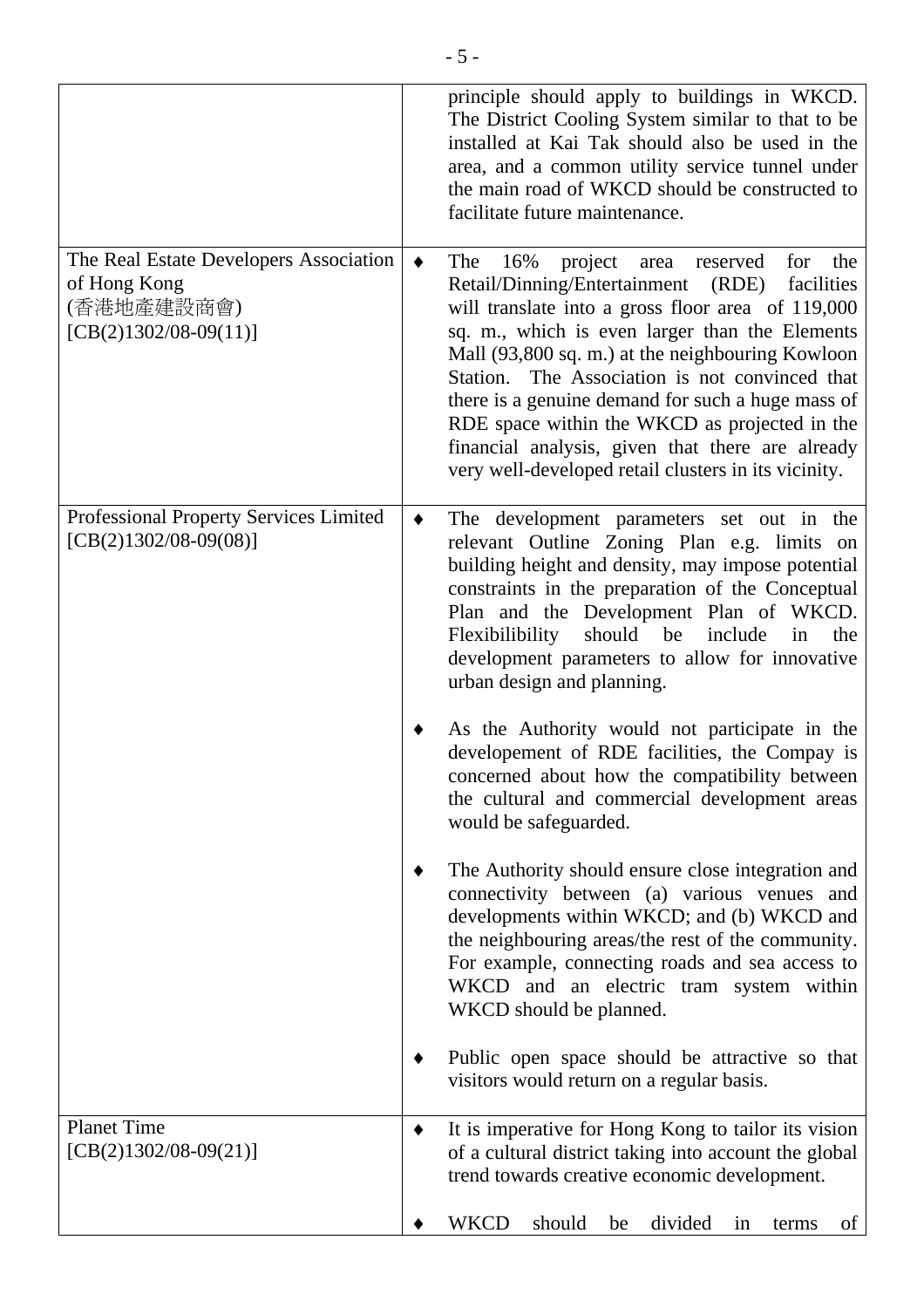|                                                                             | functionality into three levels.                                                                                                                                                                                                                                                                                                                   |
|-----------------------------------------------------------------------------|----------------------------------------------------------------------------------------------------------------------------------------------------------------------------------------------------------------------------------------------------------------------------------------------------------------------------------------------------|
|                                                                             | (a) the Public<br>(top) level will<br>comprise<br>performance<br>spaces, museums, galleries,<br>exhibition areas, the themes of which are all<br>related to Hong Kong's creative<br>arts,<br>traditional arts and contemporary arts. There<br>will also be open public spaces, sheltered<br>promenades, green park areas, restaurants and<br>bars; |
|                                                                             | (b) the Creative Commerce (inside) level will be<br>the home of various creative businesses, and<br>from which the "software" contents of<br>WKCD's cultural performances and exhibition<br>venues will be created. It is also where local<br>cultural resources can be harnessed; and                                                             |
|                                                                             | (c) the Education (adjacent) level will comprise<br>academies of higher education, which will<br>produce the artists, designers, entrepreneurs<br>and managers of the future, and will integrate<br>with WKCD's creative venues and businesses.                                                                                                    |
| The Hong Kong Institute of Planners<br>(香港規劃師學會)<br>$[CB(2)1302/08-09(22)]$ | The Authority should conduct a thorough social<br>٠<br>impact assessment before formulating the design<br>proposal, and should also -                                                                                                                                                                                                              |
|                                                                             | (a) consider<br>the<br>rationality,<br>coordination,<br>interactiveness, integration, sustainability and<br>compatibility of the overall planning layout;                                                                                                                                                                                          |
|                                                                             | (b) address properly the relationship between the<br>dynamic and static environmental settings<br>within and outside WKCD;                                                                                                                                                                                                                         |
|                                                                             | (c) align properly the carriageway and walkway<br>systems within and outside WKCD as well as<br>the public transport network;                                                                                                                                                                                                                      |
|                                                                             | (d) define clearly public green areas and public<br>space, and plan well for the overall greening<br>system of WKCD;                                                                                                                                                                                                                               |
|                                                                             | (e) enhance the transparency of the plan to enable<br>the public to understand, participate in, and<br>commit to the plan to the greatest possible<br>extent, and give a clear account of the<br>sequence of and interrelationship between the                                                                                                     |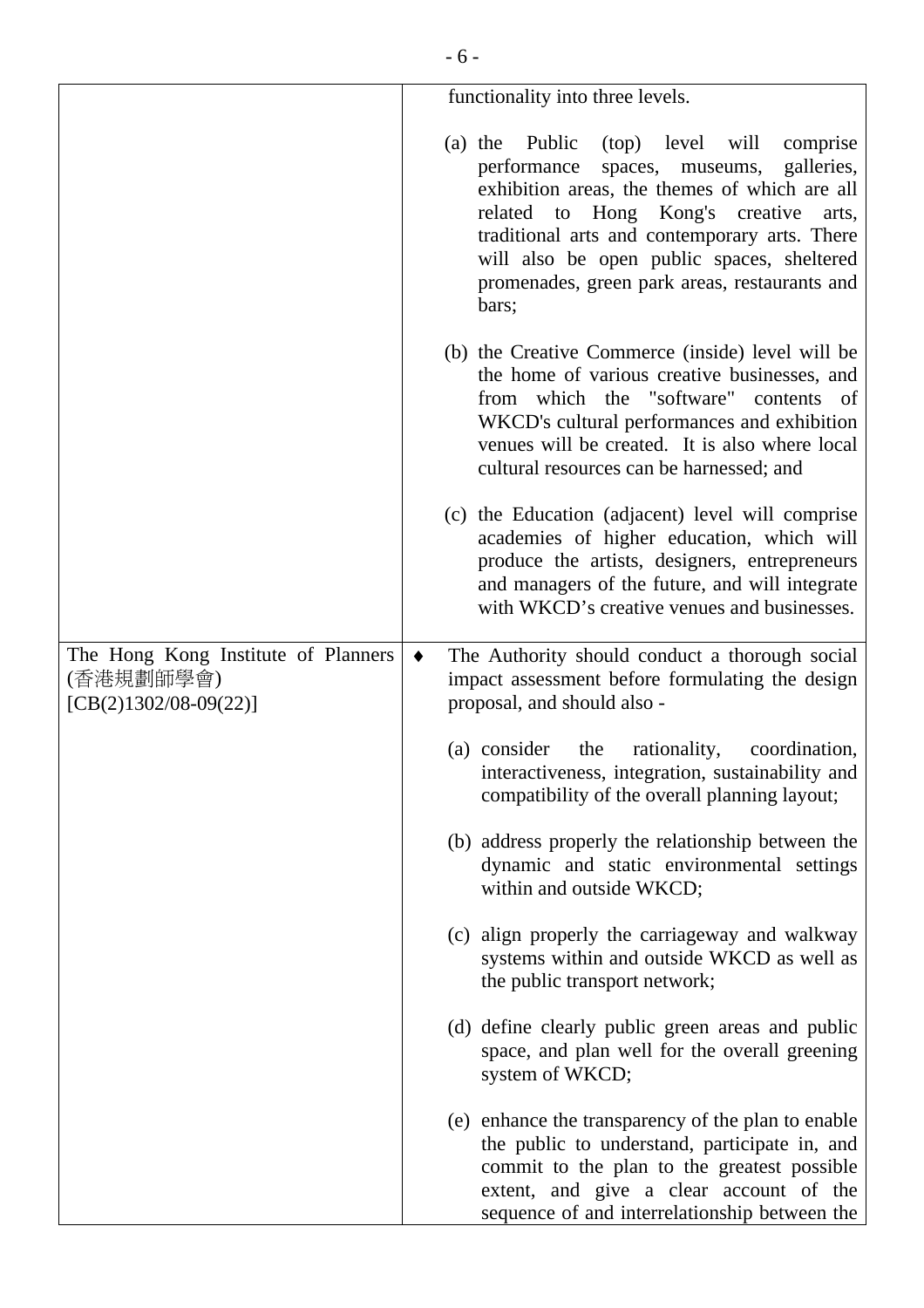|                                                                                                | various implementation stages of the entire<br>development project; and                                                                                                                                                                                                                                                                                                                                                                                                                                                                                                                                                                                                                                    |
|------------------------------------------------------------------------------------------------|------------------------------------------------------------------------------------------------------------------------------------------------------------------------------------------------------------------------------------------------------------------------------------------------------------------------------------------------------------------------------------------------------------------------------------------------------------------------------------------------------------------------------------------------------------------------------------------------------------------------------------------------------------------------------------------------------------|
|                                                                                                | (f) address properly the relationship between the<br>harbourfront area and the water body of the<br>Victoria Harbour.                                                                                                                                                                                                                                                                                                                                                                                                                                                                                                                                                                                      |
| A member of the public<br>(一名市民)<br>$[CB(2)1302/08-09(25)]$                                    | Part of the WKCD site could be designated for an<br>٠<br>exhibition and convention centre to provide more<br>convention and exhibition facilities and venues in<br>Hong Kong and resolve the existing problem of<br>insufficient facilities of the Convention and<br>Exhibition Centre in Wanchai.                                                                                                                                                                                                                                                                                                                                                                                                         |
| Core arts and cultural facilities and their contents<br>(2)                                    |                                                                                                                                                                                                                                                                                                                                                                                                                                                                                                                                                                                                                                                                                                            |
| Planning and development of M+<br>(a)                                                          |                                                                                                                                                                                                                                                                                                                                                                                                                                                                                                                                                                                                                                                                                                            |
| Wan Fung Art Gallery (雲峰畫苑)<br>$[CB(2)1302/08-09(02)]$<br>West Kowloon Cultural District Joint | The success or otherwise of the WKCD museum<br>٠<br>cluster lies crucially on its ability to acquire<br>quality exhibits. A series of policies on<br>acquisition of art works should be formulated<br>immediately, such as policies of acquiring through<br>the Government, encouraging collectors to donate<br>and lend out their collections, and encouraging<br>painters to donate their art works.<br>The WKCD museum cluster should focus on<br>works of Chinese visual arts.<br>The Gallery suggests setting up a Southeast Asia<br>arts gallery and a venue designated for exchange<br>exhibits of the ethnic arts of different countries.<br>The Museum Committee under the Authority<br>$\bullet$ |
| Conference<br>(西九龍文化界聯席會議)<br>$[CB(2)1302/08-09(03)]$                                          | should set up as soon as possible a trust fund for<br>operation purpose.                                                                                                                                                                                                                                                                                                                                                                                                                                                                                                                                                                                                                                   |
| Democratic Party (民主黨)<br>$[CB(2)1302/08-09(10)]$                                              | The arts audience base in Hong Kong is small and<br>٠<br>that for new media art is even smaller. WKCD<br>may not be able to support a museum with such a<br>novel theme.                                                                                                                                                                                                                                                                                                                                                                                                                                                                                                                                   |
|                                                                                                | Given the enormous size of $M+$ , the Authority<br>might not have sufficient funds to acquire<br>valuable collections in future.<br>Hitherto, the<br>Authority has not formulated<br>any plan or<br>demonstrated any determination to resolve the                                                                                                                                                                                                                                                                                                                                                                                                                                                          |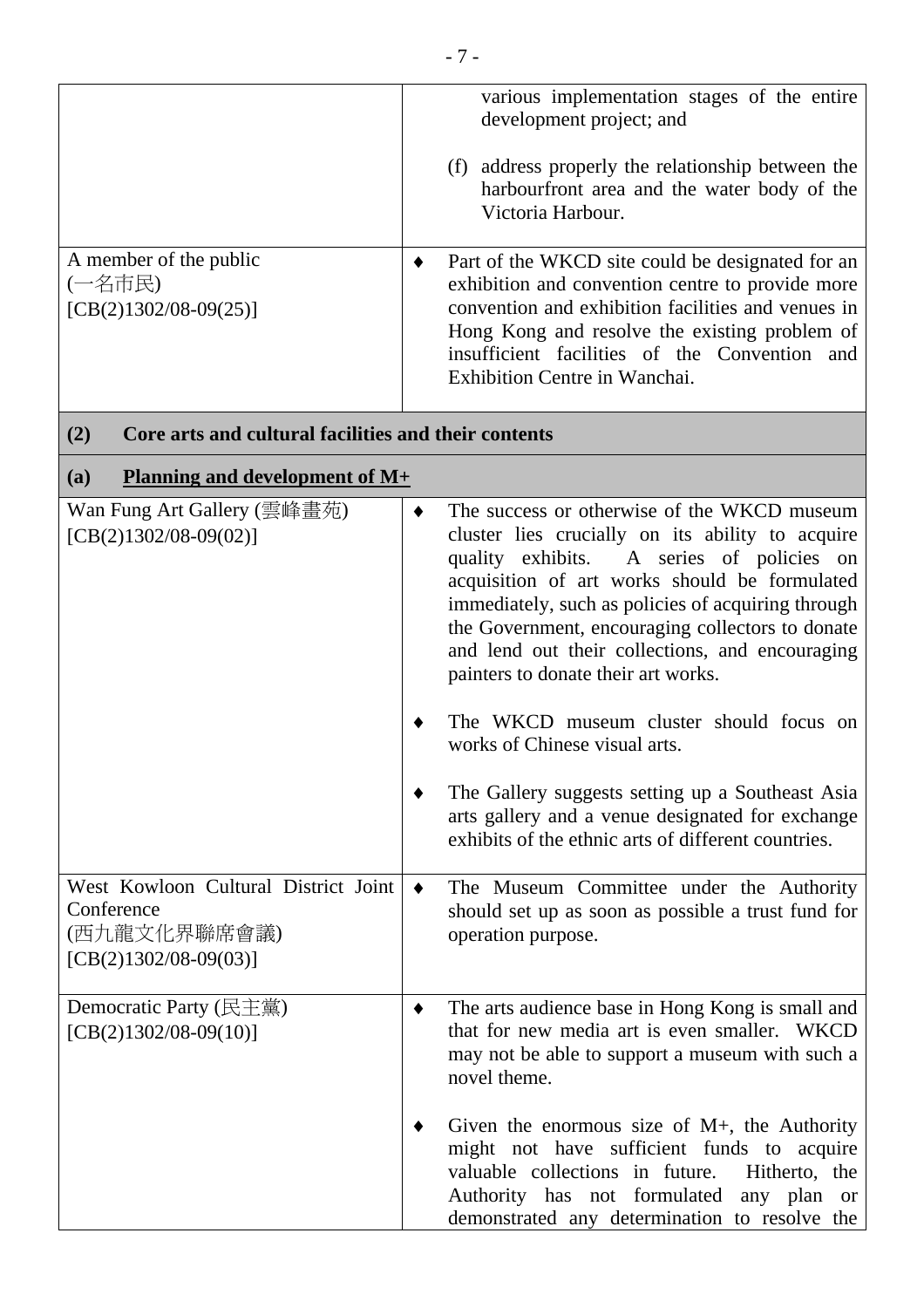|                                                                                                                                                                                      |                 | collections problem.                                                                                                                                                                                                                                                                                                                                                                                                                                                                                                                                                 |
|--------------------------------------------------------------------------------------------------------------------------------------------------------------------------------------|-----------------|----------------------------------------------------------------------------------------------------------------------------------------------------------------------------------------------------------------------------------------------------------------------------------------------------------------------------------------------------------------------------------------------------------------------------------------------------------------------------------------------------------------------------------------------------------------------|
|                                                                                                                                                                                      |                 | M+ and the exhibition centre account for about<br>80% of the annual operating deficit of WKCD.<br>The substantial operating and management costs<br>could hardly be met if the number of visitors were<br>limited in future.                                                                                                                                                                                                                                                                                                                                         |
|                                                                                                                                                                                      |                 | In exploring the strategy and development of $M_{+}$ ,<br>Committee<br>should<br>Museum<br>consider<br>the<br>providing the existing curatorial staff with more<br>opportunities to take part in the curating work, so<br>as to enhance the transfer of knowledge and<br>expertise, and enable proper integration of both<br>overseas and local perspectives.                                                                                                                                                                                                        |
|                                                                                                                                                                                      |                 | The Government should make optimum use of the<br>Interim M+ at Oil Street, North Point to facilitate<br>relevant adjustment to the planning and financial<br>analysis for $M+$ in future.                                                                                                                                                                                                                                                                                                                                                                            |
| Mr Oscar HO Hing Kay, Director of<br>MA<br>Programme<br>Cultural<br>in<br>Management, the Chinese University of<br>Hong Kong<br>(香港中文大學文化管理課程主任何<br>慶基先生)<br>$[CB(2)1302/08-09(23)]$ | $\blacklozenge$ | It is clearly specified in the recommendations of<br>the Musuems Advisory Group (MAG) that a<br>"transitional M+" be established to operate<br>independently as soon as possible. Given that<br>construction work of the museums, staff training,<br>research, acquisition of collections, establishment<br>of international and local networks and<br>arts<br>for<br>all<br>education<br>audiences<br>need<br>be<br>to<br>accomplished within a short timeframe of six<br>years, such complicated and heavy workload must<br>be handled in a higly flexible manner. |
|                                                                                                                                                                                      |                 | Given the extremely keen competition among<br>cultural industries worldwide, a unique and<br>innovative approach to deliver and operate a<br>cultural institution is of utmost importance to the<br>institution's success. An important project like<br>M+ should allow enough room for innovation and<br>adventure.                                                                                                                                                                                                                                                 |
|                                                                                                                                                                                      |                 | The exhibits and collections of an art museum<br>might have tremendous impact on the art works<br>market. Therefore, codes of conduct (even more<br>stringent than law) should be formulated to<br>prevent conflict of interests of the relevant<br>members, employees and personnel.                                                                                                                                                                                                                                                                                |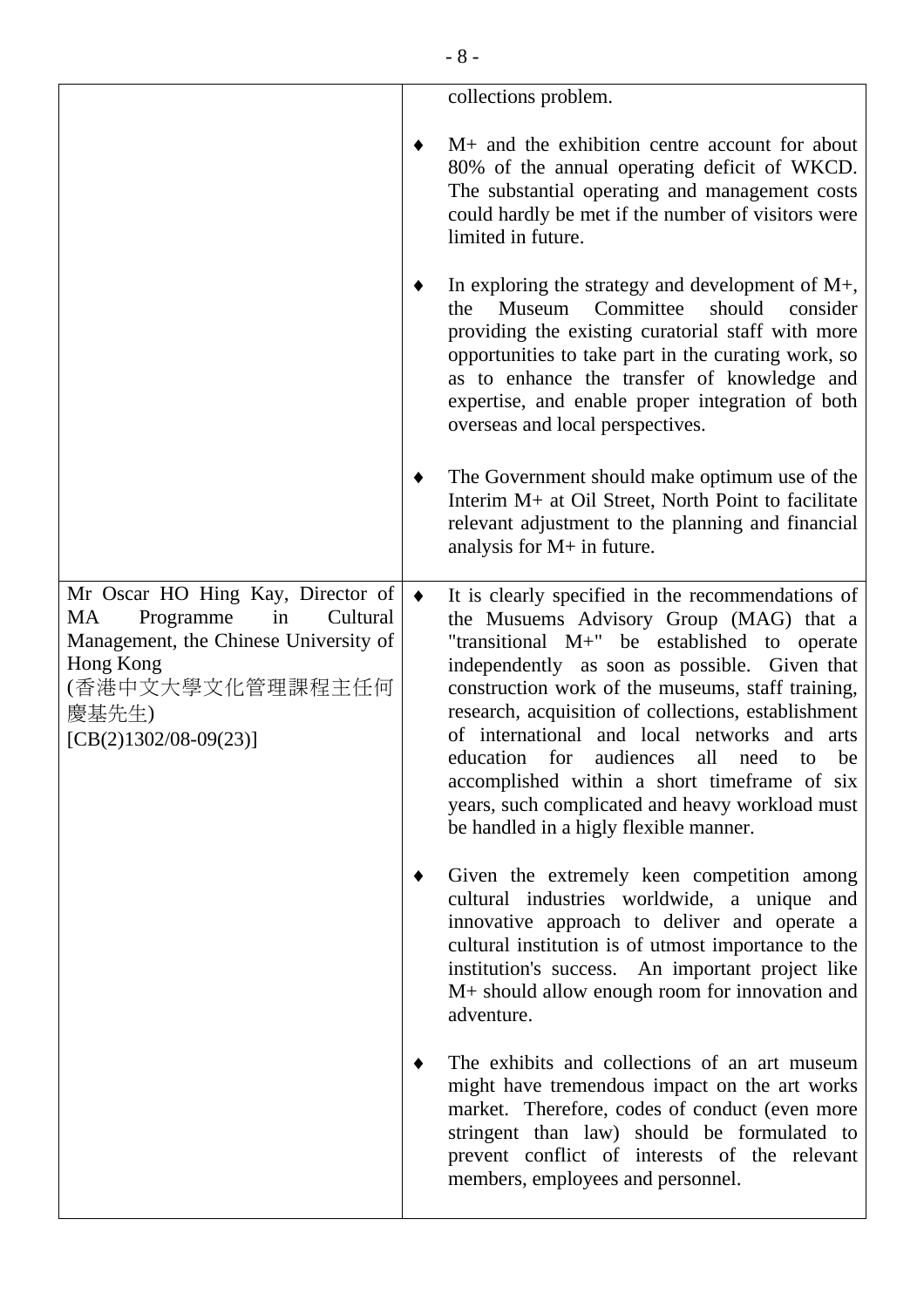| <b>Hong Kong Curators Association</b><br>(香港博物館館長協會)<br>$[CB(2)1302/08-09(07)]$ | The report submitted in November 2006 by the<br>Consultative Committee on the Core Arts and<br>Cultural Facilities of WKCD and the MAG<br>formed under it "recommended to set up in<br>WKCD a new and forward-looking cultural<br>institution under the name $M+$ , or Museum Plus",<br>which would focus on visual culture, in place of<br>the four museums proposed in the "Invitation for<br>Proposal". Apparently, the recommendation is a<br>compromise with a lot of grey areas, and many<br>professional bodies and public views have<br>expressed concern in this regard. |
|---------------------------------------------------------------------------------|-----------------------------------------------------------------------------------------------------------------------------------------------------------------------------------------------------------------------------------------------------------------------------------------------------------------------------------------------------------------------------------------------------------------------------------------------------------------------------------------------------------------------------------------------------------------------------------|
|                                                                                 | The proposed functions of $M$ + are no more than<br>that performed by the existing museums in<br>general. The MAG report did not explain in what<br>way were such functions considered "new".                                                                                                                                                                                                                                                                                                                                                                                     |
|                                                                                 | With its theme focusing on visual arts, the role to<br>be played by $M+$ will be a duplicate of the<br>existing Hong Kong Museum of Art and Hong<br>Kong Heritage Museum, which would lead to<br>unhealthy competition for collections and exhibits<br>in future and severe waste of resources.                                                                                                                                                                                                                                                                                   |
|                                                                                 | Although the Governmet has advised that \$1<br>billion would be reserved for acquisition of<br>collections, it has not revealed the categories of<br>art works based on which the estimated sum is<br>computed. In the absence of a clear direction and<br>policy on acquisition of collections, how M+<br>would position itself in building up its collections<br>remains a cause for concern.                                                                                                                                                                                   |
|                                                                                 | The "curatorial vision" repeatedly stressed in the<br>report focused solely on the planning ideas of<br>individual<br>exhibition<br>and<br>overlooked<br>the<br>importance of a comprehensive "curatorial<br>approach".                                                                                                                                                                                                                                                                                                                                                           |
|                                                                                 | The report fails to define clearly the content and<br>the inter-relation of the four themes of $M_{+}$ .                                                                                                                                                                                                                                                                                                                                                                                                                                                                          |
|                                                                                 | The Government should expeditionally identify a<br>temporary site for M+, and request the pilot<br>scheme participant to submit a "one-year plan"<br>together with a "three-year preparatory proposal".<br>Upon the completion of the "one-year plan", an<br>assessment report should be submitted for open                                                                                                                                                                                                                                                                       |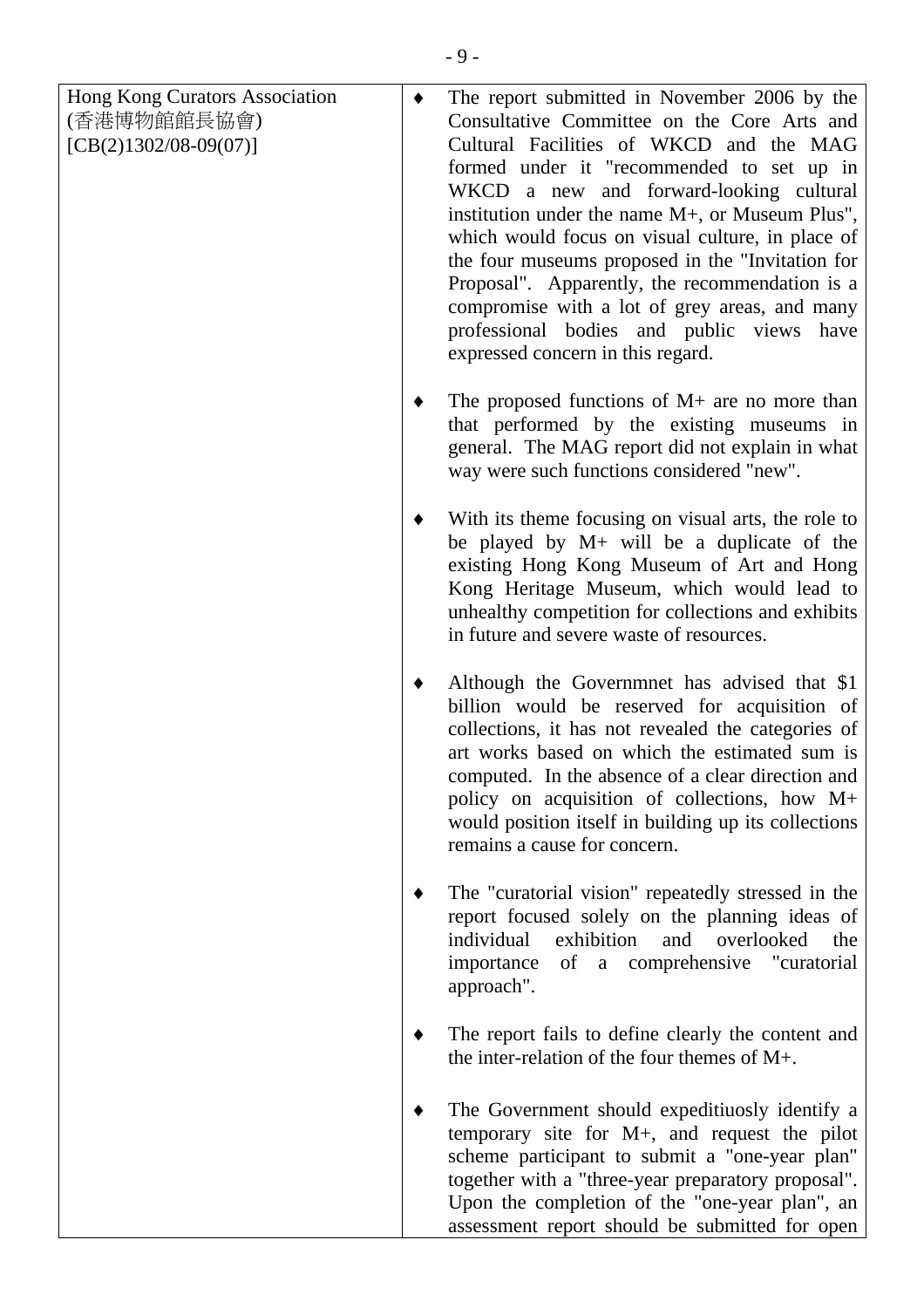|                                                                                              | discussion to examine the various themes and the<br>social acceptability of the "curatorial vision".                                                                                                                                                                                        |
|----------------------------------------------------------------------------------------------|---------------------------------------------------------------------------------------------------------------------------------------------------------------------------------------------------------------------------------------------------------------------------------------------|
|                                                                                              | According to the Government, $M+$ will attract<br>some 2 million attendance per year. At present, a<br>large-scale arts exhibition could normally attract<br>some 200,000 attendance, which means that M+<br>would have to organize at least eight exhibitions<br>of such scale every year. |
| 1A Space<br>(1A空間)<br>$[CB(2)1302/08-09(19)]$                                                | The WKCD project should be expeditiously<br>after<br>implemented<br>ample<br>consultation<br>and<br>planning, so as to address the shortage of<br>and exhibition venues<br>(especially)<br>museums<br>exhibition venues for modern/contemporary arts)<br>in Hong Kong.                      |
|                                                                                              | M+ is a highly versatile museum concept. Such a<br>cultural institution should liaise closely with the<br>local independent arts groups and collaborate with<br>them in carrying out the cultural mission to<br>collect, preserve, exhibit and promote arts.                                |
| (b)<br><b>Planning and development of performance venues</b>                                 |                                                                                                                                                                                                                                                                                             |
| Hong Kong Treble Choirs' Association<br>Limited<br>(香港童聲合唱協會有限公司)<br>$[CB(2)1302/08-09(06)]$ | performance<br>venues proposed<br>by<br>The<br>the<br>Authority would be primarily general venues, not<br>distinguishable from those of the Cultural Centre<br>and the various town halls.                                                                                                  |
|                                                                                              | Although it is indicated in the the Authority's<br>pamphlet that venues will be reserved for arts<br>education,<br>educational<br>the<br>cultural<br>and<br>programmes of amatermish interest might not be<br>able to afford the high rental of such venues.                                |
|                                                                                              | The art of chorus singing should be factored in the<br>design of the venues in WKCD, in particular the<br>acoustics and stage designs of such venues.                                                                                                                                       |
| Arts with the Disabled Association<br>Hong Kong<br>(香港展能藝術會)<br>$[CB(2)1302/08-09(12)]$      | The programmes to be staged in WKCD should be<br>both sophisticated and popular (including arts<br>with the disabled). Arts village, office and<br>rehearsal facilities for arts groups should be<br>provided to attract audiences and visitors.                                            |
|                                                                                              | The future WKCD should formulate various<br>marketing strategies for different kinds of<br>programmes, and explore new markets or markets                                                                                                                                                   |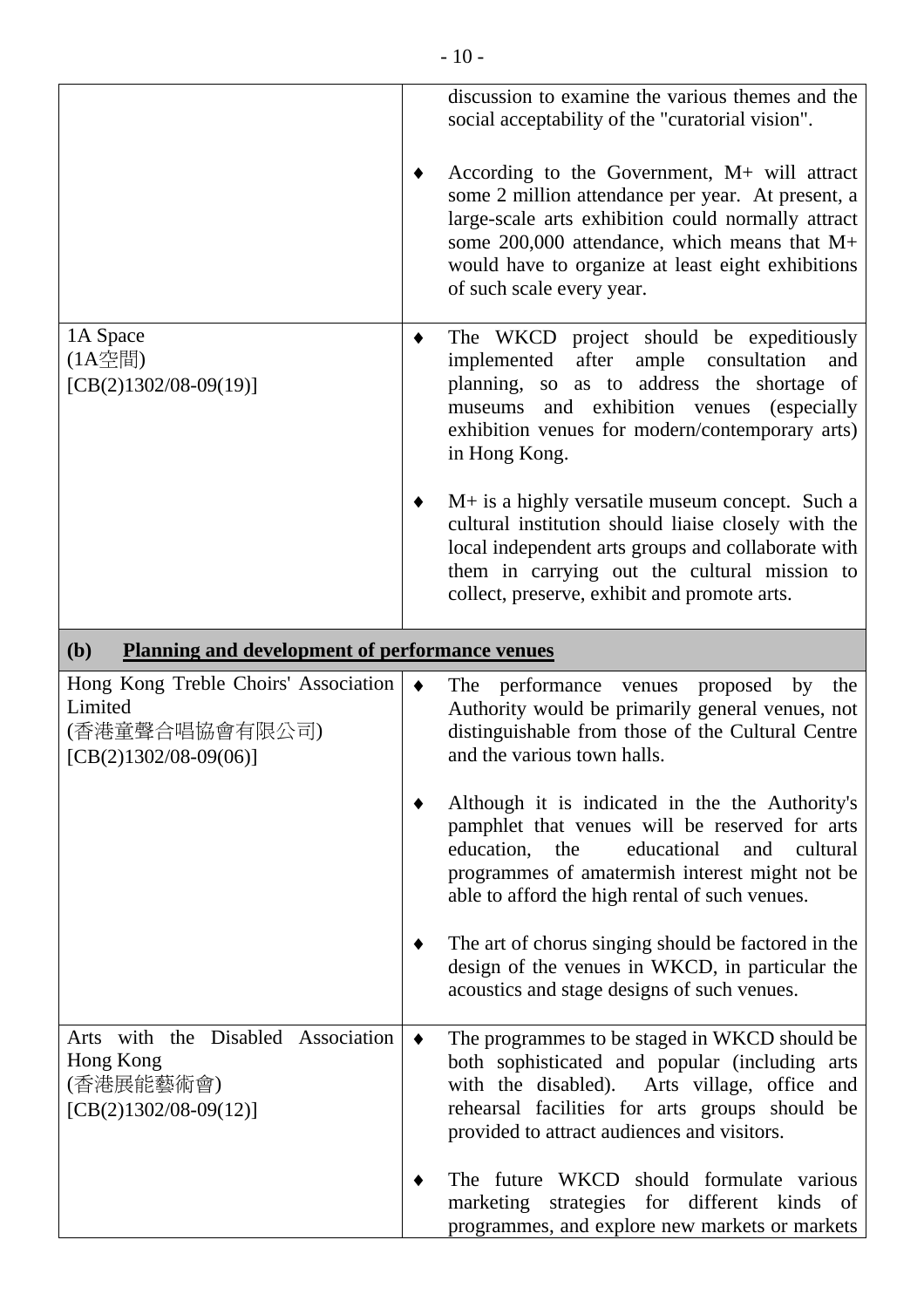|                                                                                                 |                 | which have long been overlooked (such as arts<br>markets for the disabled).                                                                                                                                                                                                                                                         |
|-------------------------------------------------------------------------------------------------|-----------------|-------------------------------------------------------------------------------------------------------------------------------------------------------------------------------------------------------------------------------------------------------------------------------------------------------------------------------------|
| Philharmonic<br>Hong<br>Kong<br>The<br>Orchestra<br>(香港管弦樂團)<br>$[CB(2)1302/08-09(17)]$         | $\blacklozenge$ | The Orchestra welcomes the development of<br>WKCD, in particular the inclusion in the plan of a<br>first class concert hall for symphonic music.                                                                                                                                                                                    |
|                                                                                                 |                 | The mode of operation of each of the venues in<br>WKCD should be considered very carefully in<br>relation to the needs, aspirations and competencies<br>of the resident companies for whom the venues<br>are being constructed.                                                                                                     |
|                                                                                                 |                 | There should be close working relationship<br>between the project management team and those<br>companies which will eventually become the<br>resident performing companies of the completed<br>venues.                                                                                                                              |
|                                                                                                 |                 | concert hall<br>acoustics are profoundly<br>As<br>determined by the shape of the room, the acoustic<br>needs of the concert hall should be studied before<br>the commencement of any external design concept<br>in the concert hall.                                                                                                |
|                                                                                                 |                 | In order to ensure that the finished venue will be<br>of the highest calibre, WKCD should enshrine a<br>fundamental commitment to excellence in design<br>and construction.                                                                                                                                                         |
| The<br>Hong<br>Kong<br>Academy<br>for<br>Performing Arts<br>(香港演藝學院)<br>$[CB(2)1302/08-09(04)]$ |                 | The WKCD venues should be designed to enable<br>facilities for community engagement and as an<br>interface for public encounter with arts practice in<br>the round.                                                                                                                                                                 |
|                                                                                                 |                 | The arts and cultural facilities in WKCD should<br>managed by in-house management<br>be<br>and<br>production crew who are resident staff with<br>theatre-trained backgrounds.                                                                                                                                                       |
|                                                                                                 |                 | For the building of a committed audience base and<br>developing of regular programmes for locals and<br>tourists, major Hong Kong performing companies<br>should be provided with a theatre venue and<br>proper rehearsal/office facilities, to be operated<br>and managed professionally by the performing<br>companies concerned. |
| <b>Chinese-Scottish Band</b>                                                                    | ٠               | The major performance venues in WKCD should<br>be designed as the top venues for performing arts                                                                                                                                                                                                                                    |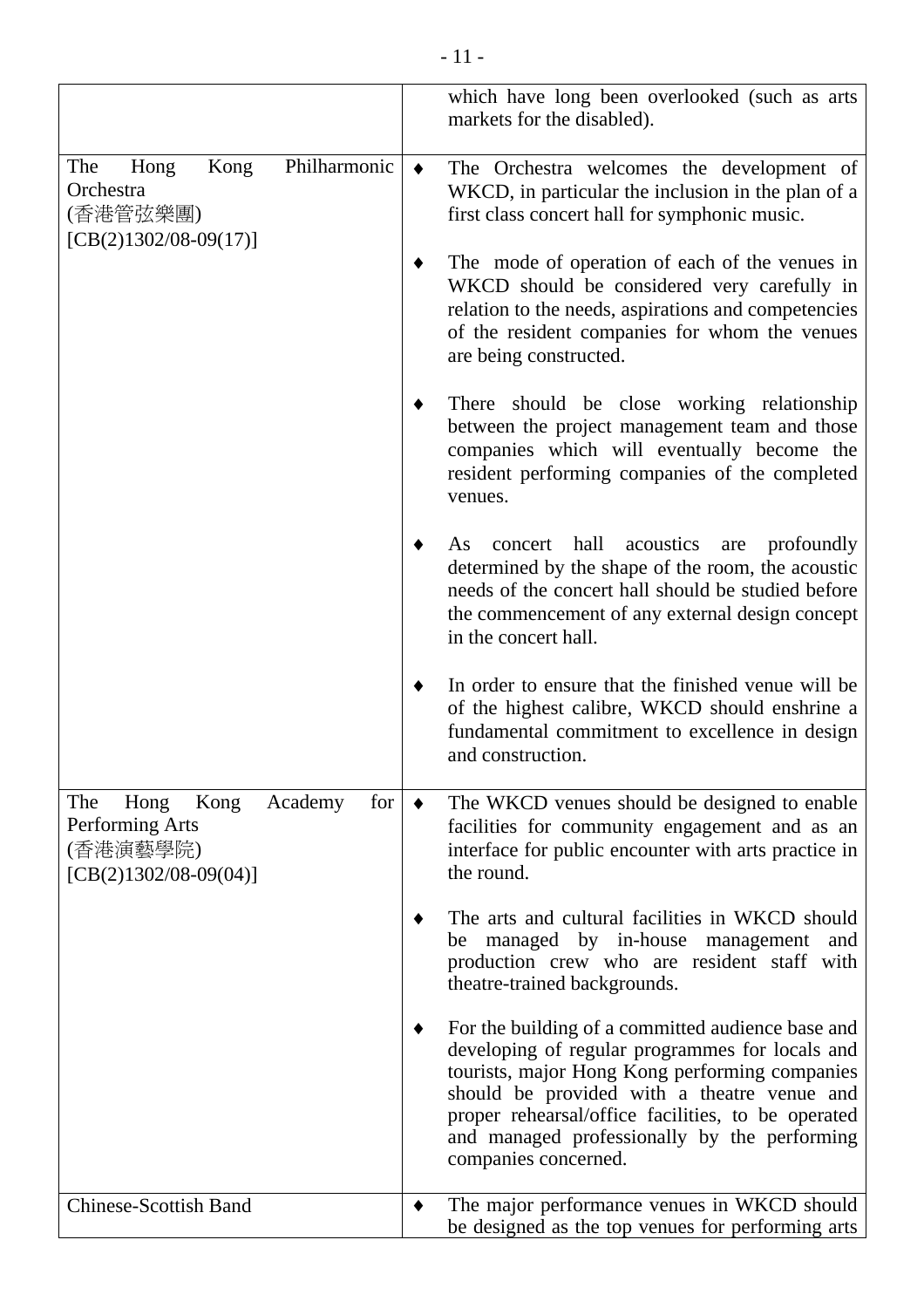| (蘇格蘭中國樂隊)<br>$[CB(2)1302/08-09(20)]$                                                                |                 | in the South China region, with a view to<br>attracting large-sized performing companies and<br>mainland visitors.                                                                                                                                                                                                                                                                                                                                                          |
|-----------------------------------------------------------------------------------------------------|-----------------|-----------------------------------------------------------------------------------------------------------------------------------------------------------------------------------------------------------------------------------------------------------------------------------------------------------------------------------------------------------------------------------------------------------------------------------------------------------------------------|
| Professional Property Services Limited<br>$[CB(2)1302/08-09(08)]$                                   | ٠               | The Company is concerned about the scale of the<br>proposed core arts and cultural facilities (CACF)<br>and the financial viability in the operation of these<br>facilities.                                                                                                                                                                                                                                                                                                |
|                                                                                                     |                 | Flexibility should be allowed in the planning of<br>CACF to reflect the changing needs of the<br>industry or community.                                                                                                                                                                                                                                                                                                                                                     |
| <b>Planet Time</b><br>$[CB(2)1302/08-09(21)]$                                                       | ٠               | The largest performance venue in WKCD should<br>be used for staging the district's main cultural<br>events : a "Greatest Show On Earth", an ongoing<br>weekly saga, a huge extravaganza of Chinese<br>drama, music, storytelling and large scale aerial<br>acrobatics, and a Chinese version of a large-scale<br>Aida opera.                                                                                                                                                |
| (3)<br><b>Financial arrangements</b>                                                                |                 |                                                                                                                                                                                                                                                                                                                                                                                                                                                                             |
| The Composers $\&$ Authors Society of<br>Hong Kong Ltd.<br>(香港作曲家及作詞家協會)<br>$[CB(2)1302/08-09(01)]$ | $\blacklozenge$ | A master design plan to ensure the integration of<br>different components is crucial for such a massive<br>project. Adequate funds should be provided in<br>this regard.                                                                                                                                                                                                                                                                                                    |
| <b>Hong Kong Alternatives</b><br>(香港更美好)<br>$[CB(2)1302/08-09(09)]$                                 |                 | The project should be financed mainly by private<br>and corporate donations with a small amount of<br>seed money from the Government, as in the case<br>of the Millenarian Park of Chicago.                                                                                                                                                                                                                                                                                 |
| The Real Estate Developers Association<br>of Hong Kong<br>(香港地產建設商會)<br>$[CB(2)1302/08-09(11)]$     | ٠               | The Association is unable to support the funding<br>model whereby the operating costs of the CACF<br>are to be met by the rental proceeds from the RDE<br>facilities. The Association maintains that any<br>RDE facilities to be provided should be genuinely<br>ancillary and limited to servicing the patrons of<br>the venues within the WKCD. A glut of retail<br>space created by the action of the the Authority<br>would hardly be in the interest of the community. |
| <b>Professional Property Services Limited</b><br>$[CB(2)1302/08-09(08)]$                            | ٠               | The RDE facilities to be developed by private<br>sector partners should integrate with the arts and<br>culture portion of WKCD. Input from experts as<br>to the type and scale of the retail provision and<br>the merchandising mix should be sought.                                                                                                                                                                                                                       |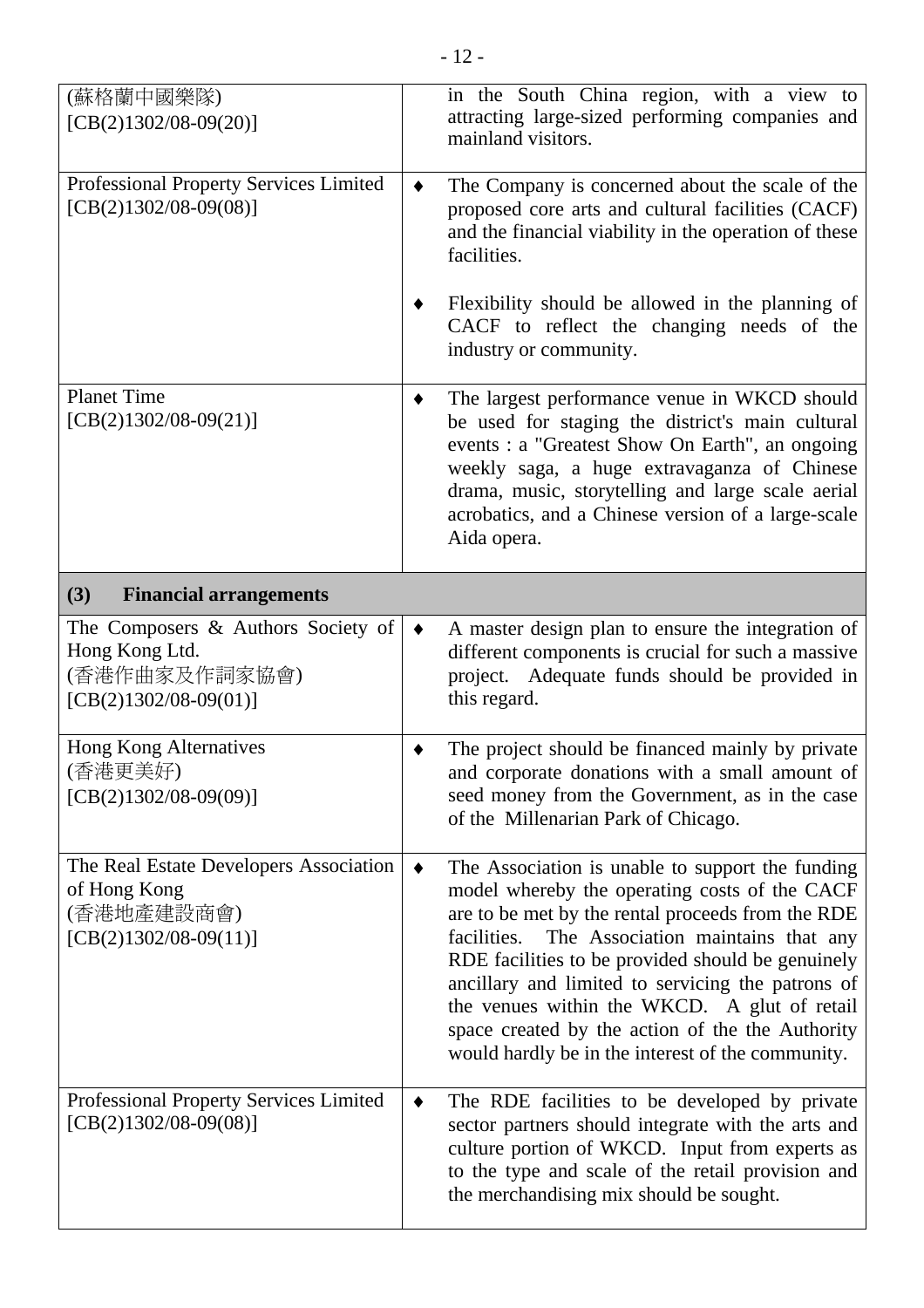| <b>Planet Time</b><br>$[CB(2)1302/08-09(21)]$                                                    |                 | WKCD should become a self-sustainable entity.                                                                                                                                                                                                                                                                                                                                                                                                                                                                                      |
|--------------------------------------------------------------------------------------------------|-----------------|------------------------------------------------------------------------------------------------------------------------------------------------------------------------------------------------------------------------------------------------------------------------------------------------------------------------------------------------------------------------------------------------------------------------------------------------------------------------------------------------------------------------------------|
| (4)<br><b>West Kowloon Cultural District Authority</b>                                           |                 |                                                                                                                                                                                                                                                                                                                                                                                                                                                                                                                                    |
| The Composers & Authors Society of<br>Hong Kong Ltd.<br>(香港作曲家及作詞家協會)<br>$[CB(2)1302/08-09(01)]$ | $\blacklozenge$ | Dedicated professionals with the commitment to<br>serve the local cultural arena and necessary<br>administrative experience should be appointed.                                                                                                                                                                                                                                                                                                                                                                                   |
| West Kowloon Cultural District Joint<br>Conference<br>(西九龍文化界聯席會議)<br>$[CB(2)1302/08-09(03)]$    | $\blacklozenge$ | The Authority should establish for specialized<br>(including operation mechanism,<br>categories<br>transparency, equal participation opportunities for<br>the public, project viability, as well as cost<br>effectiveness) different assessment criteria by<br>means of annual objectives, plans and public<br>assessment etc. It should also set up permanent<br>of<br>experts<br>and<br>non-government<br>panels<br>professionals to conduct assessment separately.<br>The panel of experts should comprise overseas<br>experts. |
|                                                                                                  |                 | All the Authority members should be appointed<br>for a term of two to three years, and consultation<br>with the Legislative Council ("LegCo") and the<br>public should be conducted prior to their<br>appointments.                                                                                                                                                                                                                                                                                                                |
|                                                                                                  |                 | To enhance transparency, the agenda and minutes<br>of the Authority's meetings should be uploaded to<br>the website.                                                                                                                                                                                                                                                                                                                                                                                                               |
|                                                                                                  |                 | The Authority should announce as to whether the<br>recommendations (such as conducting open<br>competitions for major buildings) put forward in<br>the Recommendation Report of the former<br>Consultative Committee on the Core Arts and<br>Facilities of WKCD<br>Cultural<br>would<br>be<br>implemented, and report to LegCo, the monitoring<br>authority, any discrepancy between the ideas and<br>the actual approach.                                                                                                         |
|                                                                                                  |                 | organisation suggests enhancing<br>The<br>the<br>transparency of the recruitment and procurement<br>decision-making processes of the Authority's<br>members, its co-opted members and consultants at<br>various levels, and the upholding of ethics and<br>integrity during such processes. Besides, all the<br>interests declared by the Authority members                                                                                                                                                                        |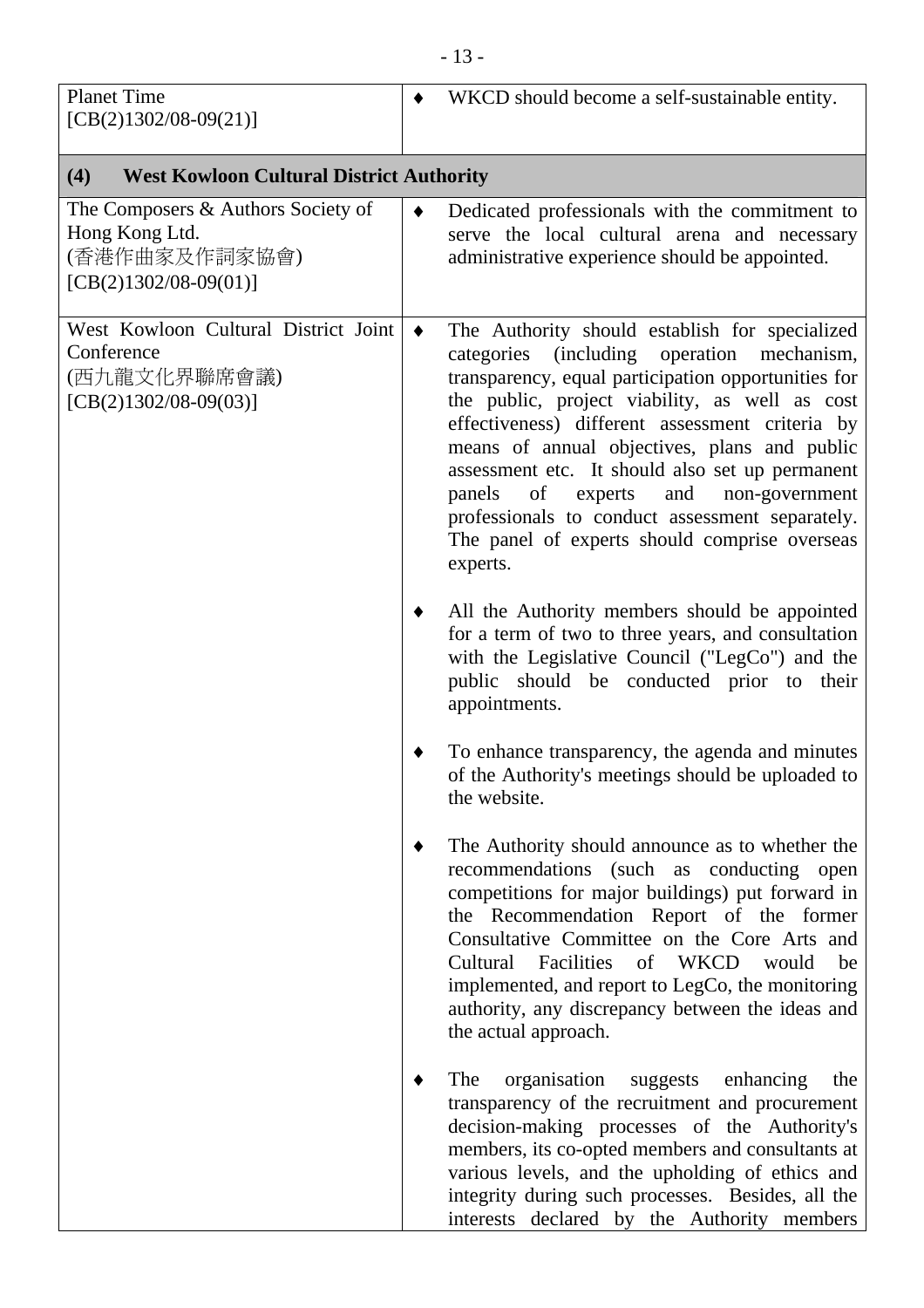|                                                                                                                 |           | should be annexed to the Authority's annual<br>report.                                                                                                                                                                                                                                                                                |
|-----------------------------------------------------------------------------------------------------------------|-----------|---------------------------------------------------------------------------------------------------------------------------------------------------------------------------------------------------------------------------------------------------------------------------------------------------------------------------------------|
| Mr Oscar HO Hing Kay, Director of<br>Programme<br>in<br>Cultural<br>MA<br>Management, the Chinese University of | $\bullet$ | While members of the Authority and its<br>committees are elites from various sectors, very<br>few of them are experienced professionals in such                                                                                                                                                                                       |
| Hong Kong<br>(香港中文大學文化管理課程主任何<br>慶基先生)                                                                          |           | fields as design, construction and operation of<br>large-scale cultural facilities. The roles and<br>functions of the Authority and its committees                                                                                                                                                                                    |
| $[CB(2)1302/08-09(23)]$                                                                                         |           | should be specified and clearly delineated so that<br>professional decisions would not be made by non-<br>professionals.                                                                                                                                                                                                              |
| Zuni Icosahedron<br>(進念•二十面體)<br>$[CB(2)1302/08-09(18)]$                                                        | ٠         | The chairmen of the various committees under the<br>Authority all came from the business and political<br>sectors, and the selection process was neither fair<br>nor transparent. This might lead to public<br>speculation that WKCD would be just another real<br>estate infrastructural project disguised as a<br>cultural project. |
| Hong Kong Curators Association<br>(香港博物館館長協會)<br>$[CB(2)1302/08-09(07)]$                                        | ٠         | The MAG recommended in its Report that $M+$<br>should be managed by a statutory body with an<br>independent board of trustees. The Authority<br>should expeditiously explore the<br>selection<br>method, operation mode and relevant legal issues<br>concerning the Museum Committee or the board<br>of trustees.                     |
| <b>Hong Kong Alternatives</b><br>(香港更美好)<br>$[CB(2)1302/08-09(09)]$                                             |           | A full time professional with proven experience in<br>the arts and culture field should be appointed to<br>head the WKCD development.                                                                                                                                                                                                 |
| Hong Kong Institute of Real Estate<br>Administrators<br>(香港地產行政師學會)<br>$[CB(2)1302/08-09(13)]$                  | ٠         | The six committees of the Authority should work<br>collaboratively with a clear delineation of duties<br>to achieve the objectives of the Authority.                                                                                                                                                                                  |
| <b>Chinese-Scottish Band</b><br>(蘇格蘭中國樂隊)<br>$[CB(2)1302/08-09(20)]$                                            |           | Regular meetings with representatives<br>from<br>various forms of performing arts should be<br>convened to give recommendations<br>to<br>the<br>Authority's Performing Arts Committee.                                                                                                                                                |
| The Hong Kong Institution of Engineers<br>(香港工程師學會)<br>$[CB(2)1302/08-09(24)]$                                  |           | To speed up the implementation of the WKCD<br>project and to offer the much needed employment<br>opportunities, temporary contract staff should be<br>employed in the interim for the planning of the<br>projects. For the retention of their expertise and<br>experience, these constract staff should be given                      |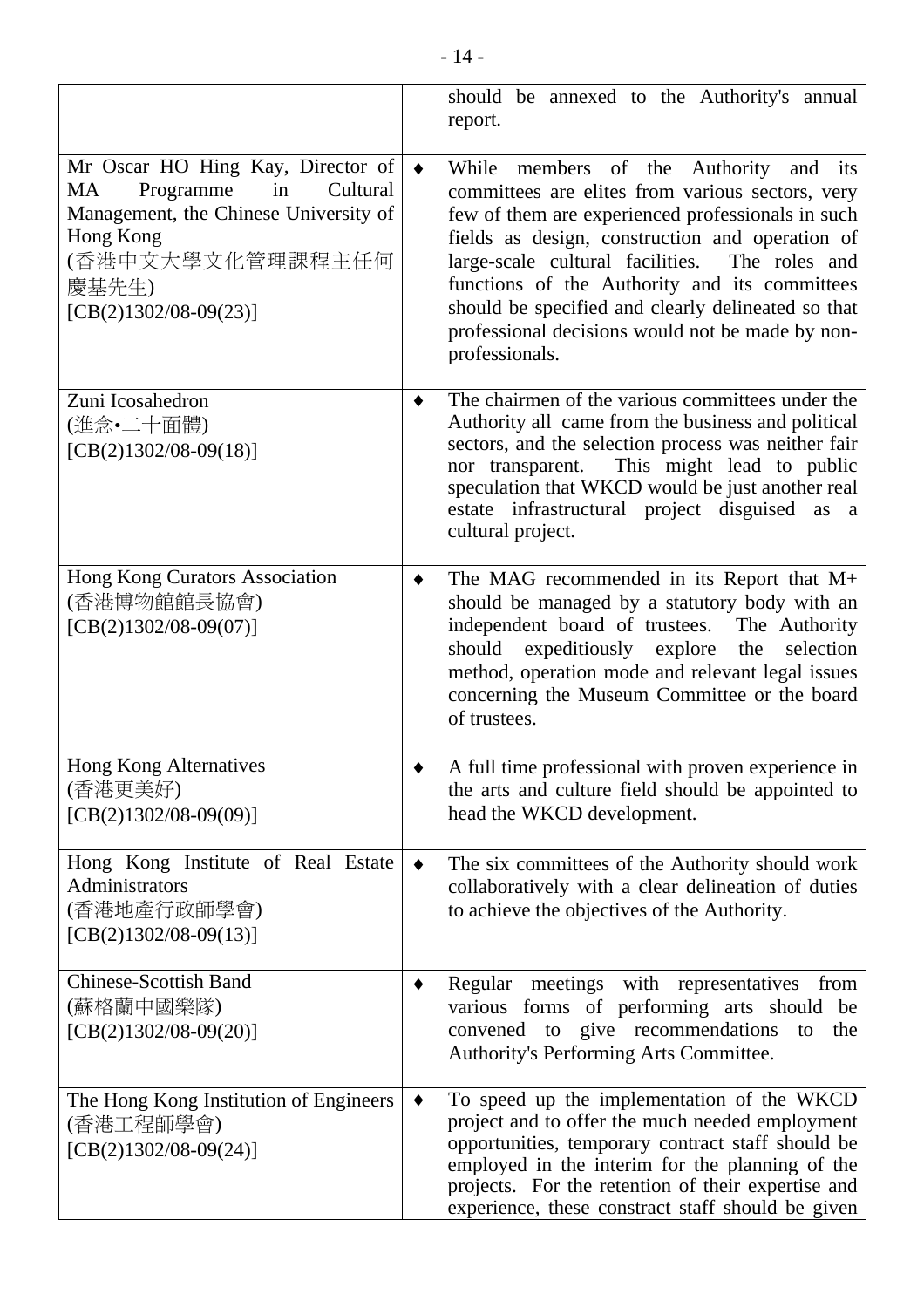|                                                                                                 | the priority for appointment as permenant staff<br>where suitable posts arise in future.                                                                                                                                                                                                                                                                                                                                                |
|-------------------------------------------------------------------------------------------------|-----------------------------------------------------------------------------------------------------------------------------------------------------------------------------------------------------------------------------------------------------------------------------------------------------------------------------------------------------------------------------------------------------------------------------------------|
|                                                                                                 | Qualified professionals should be remunerated<br>with reasonable market salaries in order to attract<br>applicants with good professional standard.                                                                                                                                                                                                                                                                                     |
| The Real Estate Developers Association<br>of Hong Kong<br>(香港地產建設商會)<br>$[CB(2)1302/08-09(11)]$ | The Association notices the conspicuous absence<br>٠<br>of representation of the real estate development<br>industry on the Development Committee formed<br>under the Board of the Authority. The Committee<br>may actually benefit from the input of a<br>representative appointed from the industry during<br>the planning and implementation of the WKCD<br>Project.                                                                 |
| Professional Property Services Limited<br>$[CB(2)1302/08-09(08)]$                               | The Authority should integrate or work in<br>collaboration with an overall harbour management<br>entity in future, in view of WKCD's harbourfront<br>position and the fact that its development must<br>take this sensitive location into account.                                                                                                                                                                                      |
| (5)<br><b>Consultation and public engagement</b>                                                |                                                                                                                                                                                                                                                                                                                                                                                                                                         |
| Civic Party $(\triangle \mathbb{R}$ 黨)<br>$[CB(2)1302/08-09(05)]$                               | Throughout the entire process of the planning,<br>٠<br>construction and development of WKCD, the<br>Government should adopt the bottom-up approach<br>as the basic principle of community engagement<br>and development planning.<br>Through concerted<br>efforts and interaction of the cultural sector and<br>the various local communities, WKCD would<br>become the cultural vision shared by the 7 million<br>of Hong Kong people. |
| Democratic Party (民主黨)<br>$[CB(2)1302/08-09(10)]$                                               | The committees formed under the Authority<br>should have an in-depth understanding of the<br>views raised by different parties and artists.                                                                                                                                                                                                                                                                                             |
|                                                                                                 | All the planning work and design of the various<br>buildings should engage the participation of the<br>stakeholders and the public.                                                                                                                                                                                                                                                                                                     |
|                                                                                                 | formulating<br>the<br>relevant<br>consultation<br>In<br>procedures in future, the Authority should: (i)<br>allow public engagement right from the initial<br>planning stage; (ii) gather views by way of<br>workshops, group discussions and questionnaires;<br>(iii) make use of three-dimensional graphics and                                                                                                                        |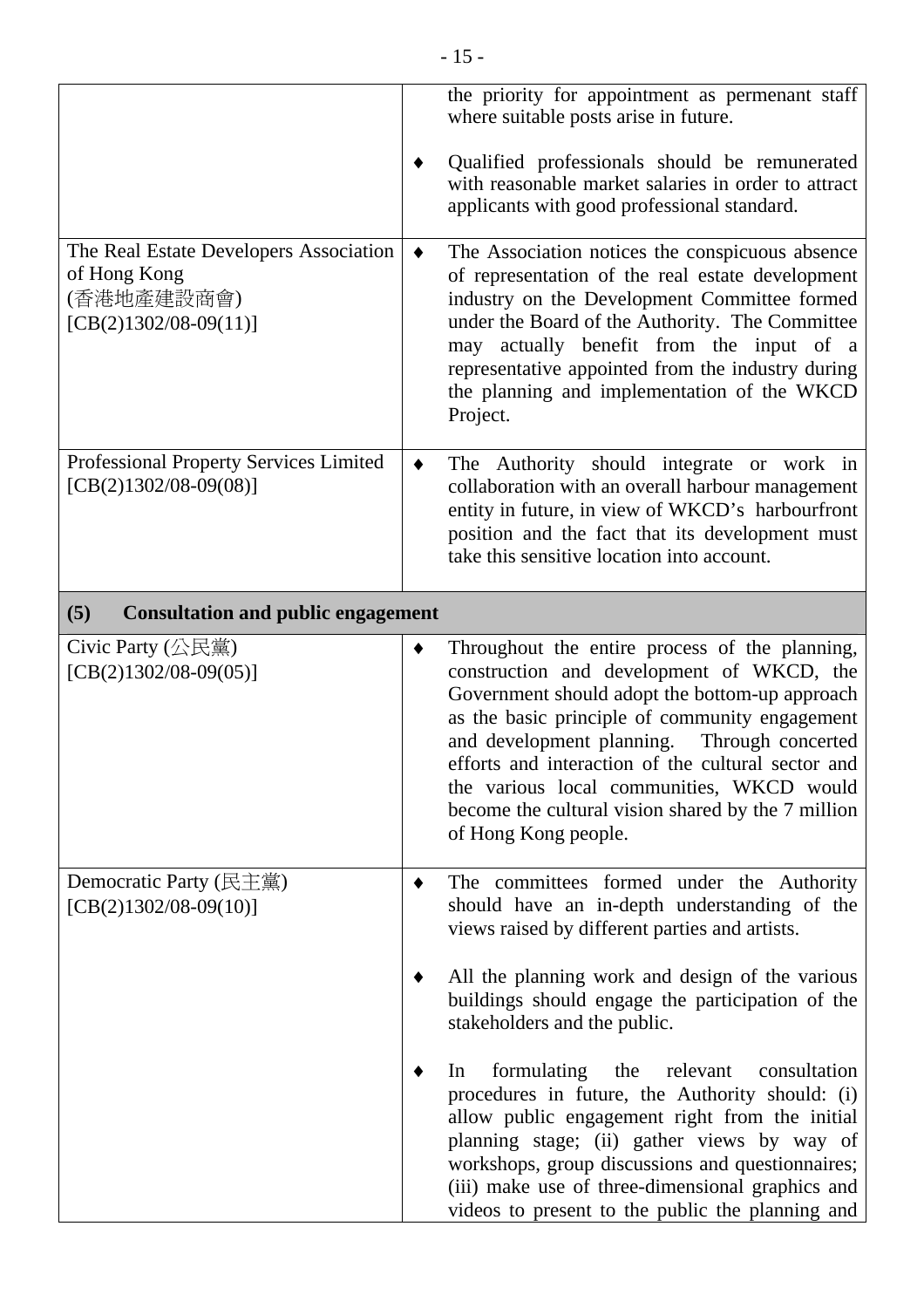|                                                                                                |   | development concepts as well as their impact on<br>urban space; and (iv) allow sufficient time for the<br>public to express their comments.                                                                                                                                                                                                                                                                                                                                                   |
|------------------------------------------------------------------------------------------------|---|-----------------------------------------------------------------------------------------------------------------------------------------------------------------------------------------------------------------------------------------------------------------------------------------------------------------------------------------------------------------------------------------------------------------------------------------------------------------------------------------------|
|                                                                                                |   | Public engagement should include partnership<br>with the business sector, with a view to laying the<br>groundwork for business sector's support to the<br>development of innovative cultural and education<br>enterprises.                                                                                                                                                                                                                                                                    |
|                                                                                                |   | The Authority should study the synergy of the<br>cultural area, park area, and commercial and<br>residential area within WKCD in pragmatic<br>manner.                                                                                                                                                                                                                                                                                                                                         |
|                                                                                                |   | The cultural area within WKCD should first be<br>developed. The development approach should<br>give prior consideration to aggregation of cultural<br>talents and participatory flow of local people.                                                                                                                                                                                                                                                                                         |
| Zuni Icosahedron<br>(進念•二十面體)<br>$[CB(2)1302/08-09(18)]$                                       |   | The public consultation conducted by<br>the<br>administration<br>superficial<br>and<br>was<br>non-<br>systematic, making it very difficult to analyse and<br>gauge recommendations worthy of consideration.                                                                                                                                                                                                                                                                                   |
|                                                                                                |   | Government should follow the<br>The<br>urban<br>planning consultation methods adopted by other<br>enlist<br>experienced major<br>cities,<br>and<br>arts<br>organisations to form a core task force or an<br>arts/cultural council with statutory power, so as to<br>formulate long term plans for Hong Kong cultural<br>development.                                                                                                                                                          |
| Hong Kong Institute of Real Estate<br>Administrators<br>(香港地產行政師學會)<br>$[CB(2)1302/08-09(13)]$ | ٠ | The Authority should solicit views of various<br>stakeholders<br>including<br>prospective<br>clients/customers, service providers, community<br>representatives, non-governmental organizations<br>and international organiations through various<br>public engagement activities such as roving<br>exhibitions, focus group workshops, community<br>engagement forums, comment cards, interview<br>questionnaires, telephone polls, and briefings to<br>relevant public and advisory bodies. |
| Professional Property Services Limited<br>$[CB(2)1302/08-09(08)]$                              |   | Conceptual Plan<br>Apart from the<br>and<br>the<br>Development Plan, the community should also be<br>engaged in finalizing the capacity and design of<br>the principal performance venues in WKCD.                                                                                                                                                                                                                                                                                            |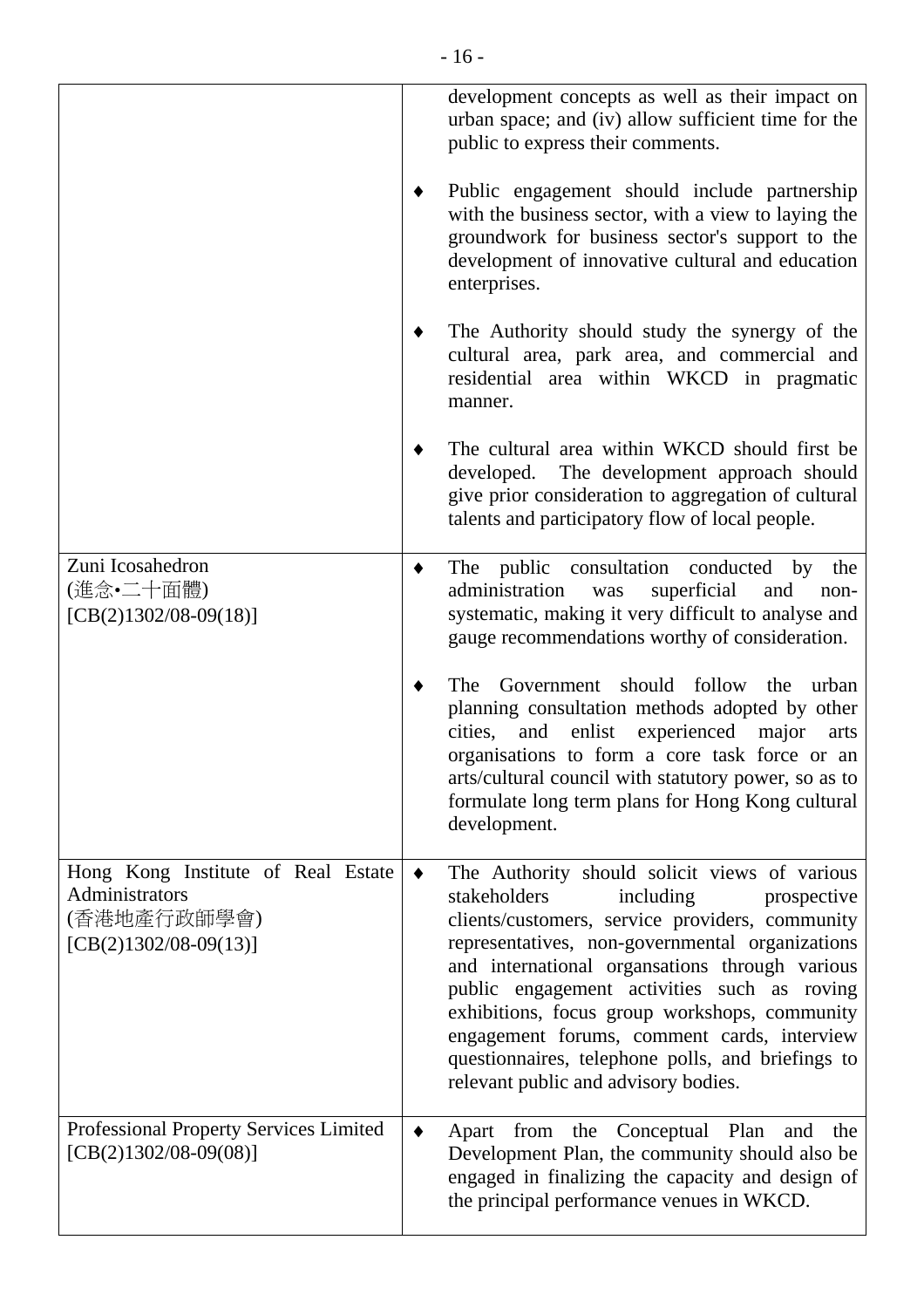| The Hong Kong Institute of Planners<br>(香港規劃師學會)<br>$[CB(2)1302/08-09(22)]$                                                                                                          | $\blacklozenge$ | Schedules should be formulated for each stage's<br>with public consultation and public engagement<br>exercises. The public should be provided with<br>details of the relevant content, implementation<br>approach, procedures and methods in handling<br>public views, and ways to ensure that public<br>views would be respected and reflected in the<br>revised proposal in future.                                                                                                     |
|--------------------------------------------------------------------------------------------------------------------------------------------------------------------------------------|-----------------|-------------------------------------------------------------------------------------------------------------------------------------------------------------------------------------------------------------------------------------------------------------------------------------------------------------------------------------------------------------------------------------------------------------------------------------------------------------------------------------------|
| Cultural policy, manpower training and software development<br>(6)                                                                                                                   |                 |                                                                                                                                                                                                                                                                                                                                                                                                                                                                                           |
| Wan Fung Art Gallery (雲峰畫苑)<br>$[CB(2)1302/08-09(02)]$                                                                                                                               | ٠               | The richly diversified collections and artistic<br>ambience of WKCD would provide an aesthetic<br>education base for the entire local population,<br>with a view to improving the arts environment of<br>Hong Kong. The Government should formulate<br>effective measures to encourage local artists to<br>commit to creative productions. Local businesses<br>should also be encouraged to support the<br>promotion of Hong Kong arts.                                                   |
| Democratic Party (民主黨)<br>$[CB(2)1302/08-09(10)]$                                                                                                                                    | ٠               | The Government's subsidy policy should assist the<br>full-fledged<br>professional<br>performing<br>arts<br>companies to gradually achieve independent<br>thereby<br>make<br>development,<br>and<br>available<br>resources for the young and budding performing<br>arts groups. Besides, the scope of art forms<br>receiving subvention should be extended to enable<br>the development of such forms of performing arts<br>which receive less support from the market.                    |
| Civic Party $(\triangle \mathbb{R}$ 黨)<br>$[CB(2)1302/08-09(05)]$                                                                                                                    | ٠               | In order to implement the planning for WKCD,<br>further review and exploration should be<br>conducted in respect of Hong Kong's overall<br>cultural policy. A substantial cultural policy<br>should cover policy areas including conservation,<br>transmission of culture, formation of local<br>community culture, development of cultural<br>citizenship, free environment for creativity,<br>development of creative talents and industries,<br>media education and public engagement. |
| Mr Oscar HO Hing Kay, Director of<br>Programme<br>Cultural<br>MA<br>in<br>Management, the Chinese University of<br>Hong Kong<br>(香港中文大學文化管理課程主任何<br>慶基先生)<br>$[CB(2)1302/08-09(23)]$ | $\blacklozenge$ | As cultural software development involves the<br>preservation and interpretation of local culture,<br>the Government should expeditiously devise a<br>mechanism to develop a cultural software team<br>composed of local talents. In view of the recent<br>economic downturn, the WKCD project may<br>provide young people with the opportunity to                                                                                                                                        |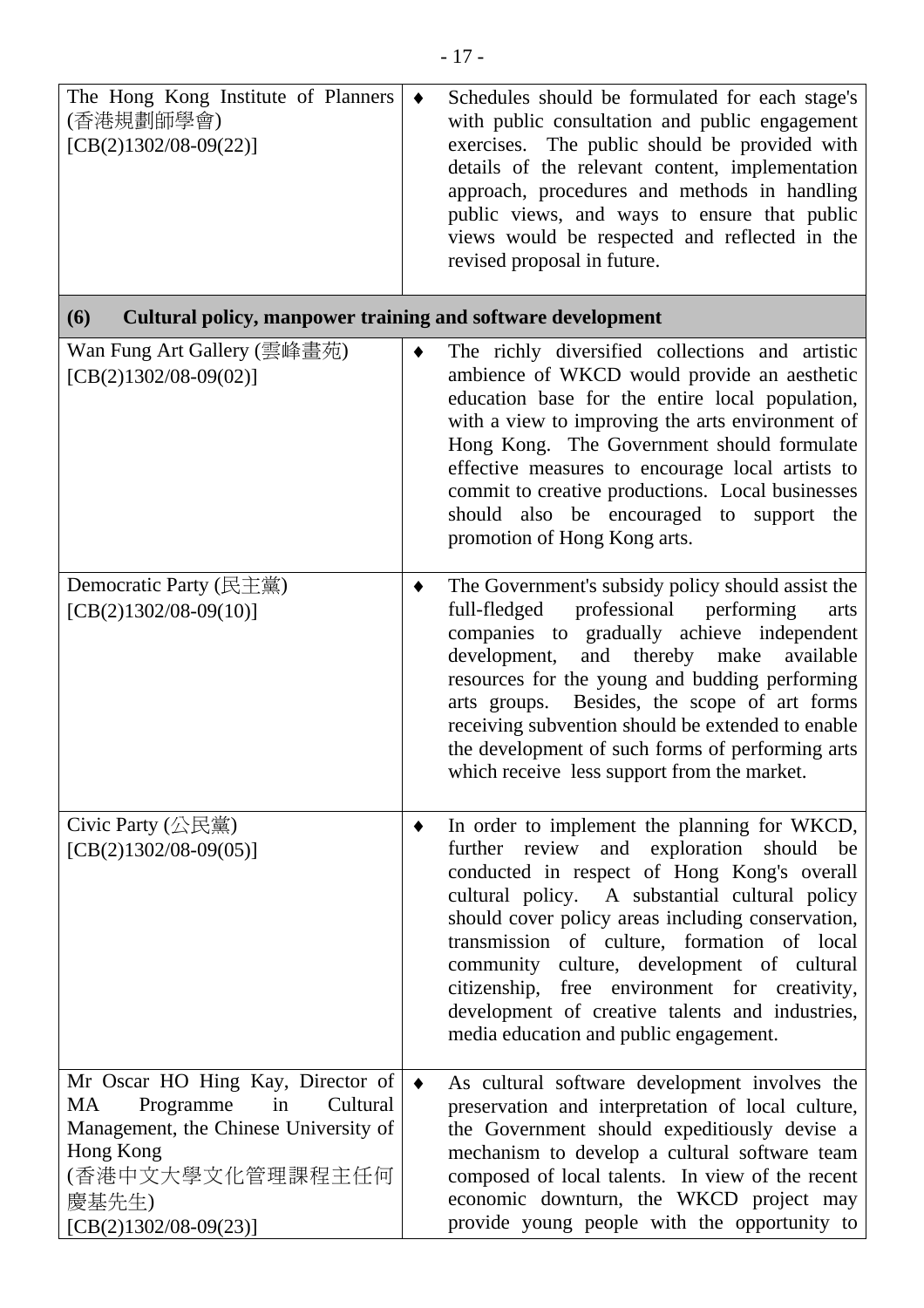|                                                                                                 |   | receive the necessary training to join the arts<br>management trade.                                                                                                                                                                                                                                                                                                                                                                                                                                                                                                                                |
|-------------------------------------------------------------------------------------------------|---|-----------------------------------------------------------------------------------------------------------------------------------------------------------------------------------------------------------------------------------------------------------------------------------------------------------------------------------------------------------------------------------------------------------------------------------------------------------------------------------------------------------------------------------------------------------------------------------------------------|
| Hong Kong Arts Centre<br>(香港藝術中心)<br>$[CB(2)1302/08-09(16)]$                                    | ٠ | For Hong Kong to become the capital of arts and<br>culture in Asia, the Authority should develop<br>WKCD as a creative hub and weave it into the<br>existing network of small and medium size art<br>organizations and venues to create synergy.                                                                                                                                                                                                                                                                                                                                                    |
|                                                                                                 |   | There is an urgent need to develop cultural<br>software, including the nurturing of artists,<br>building of audience and artistic contents, and<br>training of curators, arts administrators<br>and<br>technical staff.                                                                                                                                                                                                                                                                                                                                                                             |
|                                                                                                 |   | At a time when the development of cultural<br>software is much needed to prepare for WKCD,<br>the Hong Kong Arts Centre could be a useful<br>strategic partner for the Authority.                                                                                                                                                                                                                                                                                                                                                                                                                   |
| Zuni Icosahedron<br>(進念•二十面體)<br>$[CB(2)1302/08-09(18)]$                                        |   | When the 21.6 billion endowment for WKCD was<br>approved by LegCo, the Government made an<br>undertaking that the sum would also cover<br>software development. However, a government<br>official responsible for the WKCD project<br>recently told the arts and cultural sector that the<br>21.6 billion endowment would all be spent on<br>hardware. While the Government has claimed<br>that software development would<br>be<br>the<br>responsibility of the Home Affairs Bureau<br>("HAB"), HAB so far has not acted or given any<br>account on the required planning for WKCD<br>development. |
| Philharmonic<br>The<br>Hong<br>Kong<br>Orchestra<br>(香港管弦樂團)<br>$[CB(2)1302/08-09(17)]$         | ٠ | The cultural development of Hong Kong requires<br>a profound partnership between the resident<br>companies and the funding body, and their<br>commitment to a development plan which will<br>underpin the necessary growth for the success of<br>WKCD.                                                                                                                                                                                                                                                                                                                                              |
| The<br>Academy<br>for<br>Hong<br>Kong<br>Performing Arts<br>(香港演藝學院)<br>$[CB(2)1302/08-09(04)]$ | ٠ | The Academy is seeking to develop culture<br>through providing quality programmes, nurturing<br>potential and developing humanware<br>In addressing the production personnel shortages,<br>the School of Theatre and Entertainment Arts has<br>launched a series of fast-track programmes in the<br>areas of Technical Management, Lighting, Sound,                                                                                                                                                                                                                                                 |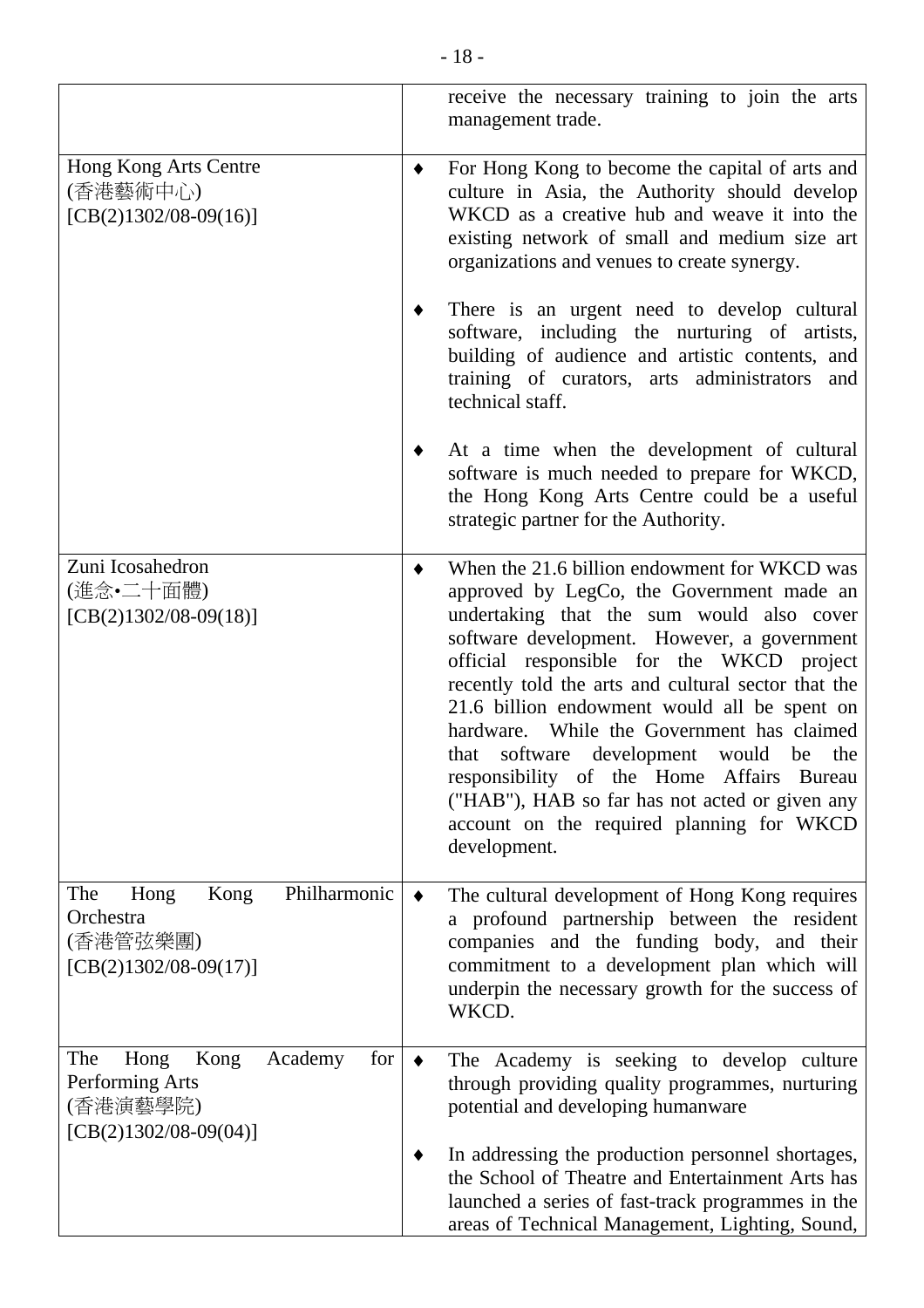|                                                                                                               |   | Property Making and Scenic Painting and in view<br>of the industry trend for multi-skilled production<br>personnel, the School has incorporated several<br>areas of study to broaden students' exposure to<br>different disciplines. This will provide the<br>required human software when WKCD comes<br>into operation.                                                                                                                                                                            |
|---------------------------------------------------------------------------------------------------------------|---|-----------------------------------------------------------------------------------------------------------------------------------------------------------------------------------------------------------------------------------------------------------------------------------------------------------------------------------------------------------------------------------------------------------------------------------------------------------------------------------------------------|
| Administrators'<br>Hong Kong<br>Arts<br><b>Association Ltd</b><br>(香港藝術行政人員協會有限公司)<br>$[CB(2)1302/08-09(14)]$ | ٠ | The Authority should be more proactive in<br>developing arts/events administrators across a<br>range of disciplines to meet the high demand for<br>such expertise upon the completion of WKCD.                                                                                                                                                                                                                                                                                                      |
|                                                                                                               |   | The Authority should collaborate with the Hong<br>Kong Arts Development Council to facilitate<br>internships<br>at various professional<br>arts<br>organisations in Hong Kong, and to<br>fund<br>manager-level staff exchanges between<br>arts<br>organisations and other major performance<br>centres around the world. However, such<br>initiatives should be thought through in a<br>comprehensive manner to safeguard the resources<br>of organisations from which these trainees are<br>drawn. |
| 1A Space<br>(1A空間)<br>$[CB(2)1302/08-09(19)]$                                                                 | ٠ | The WKCD project should take on the core<br>cultural values to enhance the local cultural and<br>artistic landscape, build up an environment<br>conducive to creativity, and popularize arts and<br>cultural appreciation.                                                                                                                                                                                                                                                                          |
| Hong Kong Institute of Real Estate<br>Administrators<br>(香港地產行政師學會)<br>$[CB(2)1302/08-09(13)]$                | ٠ | The development of cultural software is essential<br>to underpin the sustainable operation of the<br>WKCD project.                                                                                                                                                                                                                                                                                                                                                                                  |
| Professional Property Services Limited<br>$[CB(2)1302/08-09(08)]$                                             | ٠ | For the success of WKCD, the Authority should<br>encourage wider participation of the local<br>community in arts and culture issues.                                                                                                                                                                                                                                                                                                                                                                |
|                                                                                                               |   | Every effort should be made to offer more training<br>opportunities and overseas exposure in arts and<br>culture administration and curatorship.                                                                                                                                                                                                                                                                                                                                                    |
| A member of the public<br>(一名市民)<br>$[CB(2)1302/08-09(25)]$                                                   | ٠ | In nurturing/enhancing local culture, priorty<br>should be given to the software. Without local<br>talents/culture,<br>large-sized<br>museums<br>and<br>performace venues would just be left idle, and<br>taxpayers' money as well as the valuable land                                                                                                                                                                                                                                             |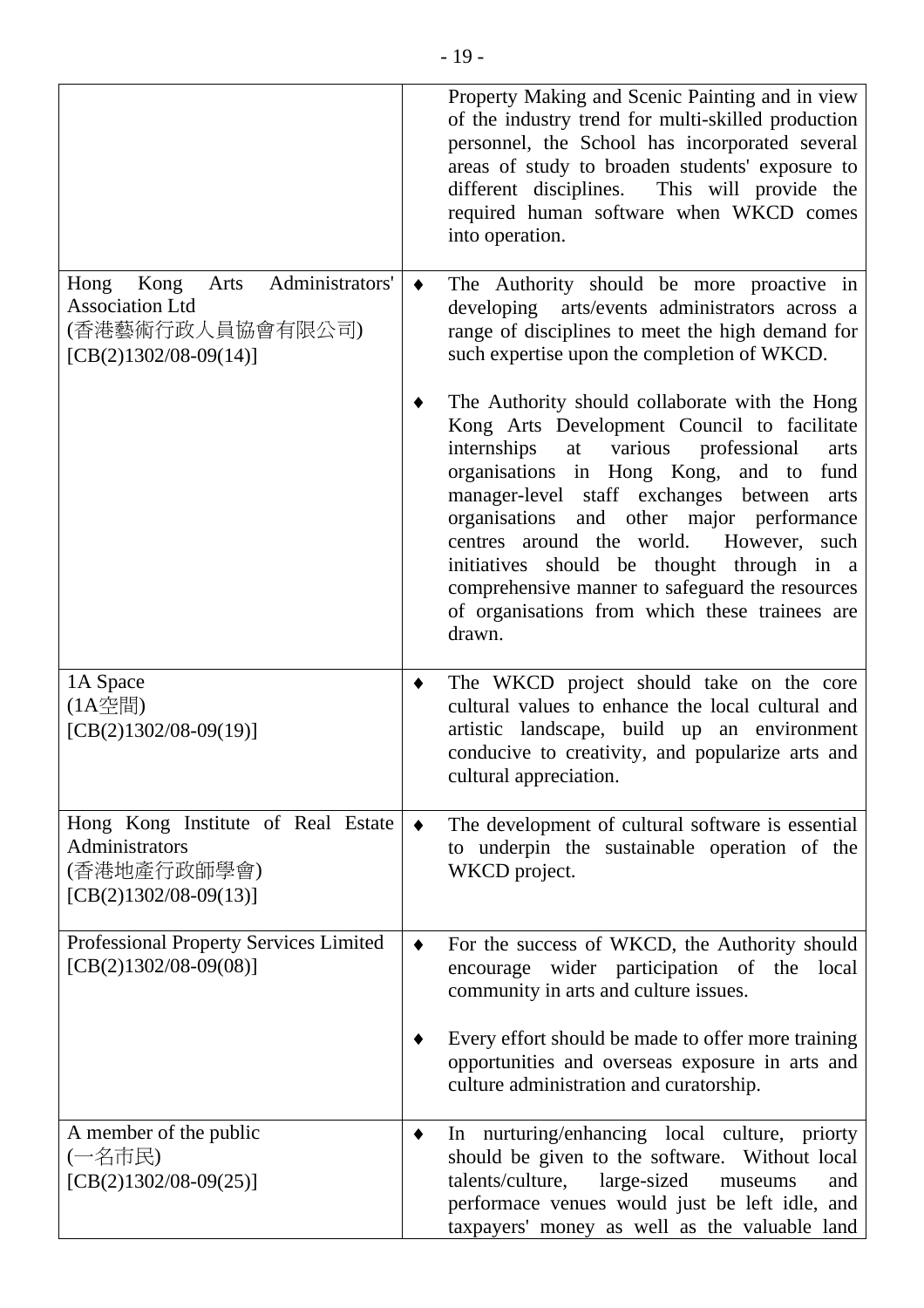|                                                                                                                                                                                             |                 | $-20-$                                                                                                                                                                                                                                                                                                                                                                                                                                             |
|---------------------------------------------------------------------------------------------------------------------------------------------------------------------------------------------|-----------------|----------------------------------------------------------------------------------------------------------------------------------------------------------------------------------------------------------------------------------------------------------------------------------------------------------------------------------------------------------------------------------------------------------------------------------------------------|
|                                                                                                                                                                                             |                 | resources would be wasted.                                                                                                                                                                                                                                                                                                                                                                                                                         |
|                                                                                                                                                                                             |                 | If the administration wishes to attract visitors of<br>culture tourism, it should give heed to the<br>nurturing of local culture, as foreign visitors<br>would mostly find interest in appreciating local<br>culture.                                                                                                                                                                                                                              |
| <b>The Administration's role</b><br>(7)                                                                                                                                                     |                 |                                                                                                                                                                                                                                                                                                                                                                                                                                                    |
| Democratic Party (民主黨)<br>$[CB(2)1302/08-09(10)]$                                                                                                                                           |                 | should<br>The<br>provide<br>Government<br>more<br>opportunities for local artists to display their<br>works as far as possible, including enhancing the<br>management and operation mode of cultural<br>venues and the relevant ancillary facilities, so as<br>to provide more exhibition space.<br>It is necessary for the Government to conduct<br>various kinds of study and survey on arts and<br>culture. For example, a survey on local arts |
|                                                                                                                                                                                             |                 | audiences would facilitate the implementation of<br>different initiatives to expand the arts audience<br>population (especially young people) through<br>awards or subsidy system.                                                                                                                                                                                                                                                                 |
| Mr Oscar HO Hing Kay, Director of<br><b>MA</b><br>Programme<br>Cultural<br>in<br>Management, the Chinese University of<br>Hong Kong<br>(香港中文大學文化管理課程主任何<br>慶基先生)<br>$[CB(2)1302/08-09(23)]$ | $\blacklozenge$ | The Government should ensure a legal and<br>rationalized operation of the Authority through<br>proper monitoring, and minimise bureaucratic<br>invention by civil servants so that the project can<br>be taken forward swiftly.                                                                                                                                                                                                                    |
| Dr Robert CHUNG, Director of Public<br>Opinion Programme of the University<br>of Hong Kong<br>(香港大學民意研究計劃總監鍾庭耀<br>博士)<br>$[CB(2)1302/08-09(15)]$                                            |                 | The Government should give full autonomy the<br>researcher(s) or consultant(s) to be commissioned<br>in studying public opinion on WKCD, and adhere<br>to prevailing professional standards in the conduct<br>and use of public opinion research.                                                                                                                                                                                                  |
| Zuni Icosahedron<br>(進念•二十面體)<br>$[CB(2)1302/08-09(18)]$                                                                                                                                    |                 | The Government should wait until the formation<br>a full-time team<br>of<br>of non-civil<br>servants<br>comprising a dedicated executor director for<br>WKCD and the relevant professionals before<br>taking forward the WKCD project in full strength.<br>The Government should immediately review the<br>roles, functions and distribution of powers among                                                                                       |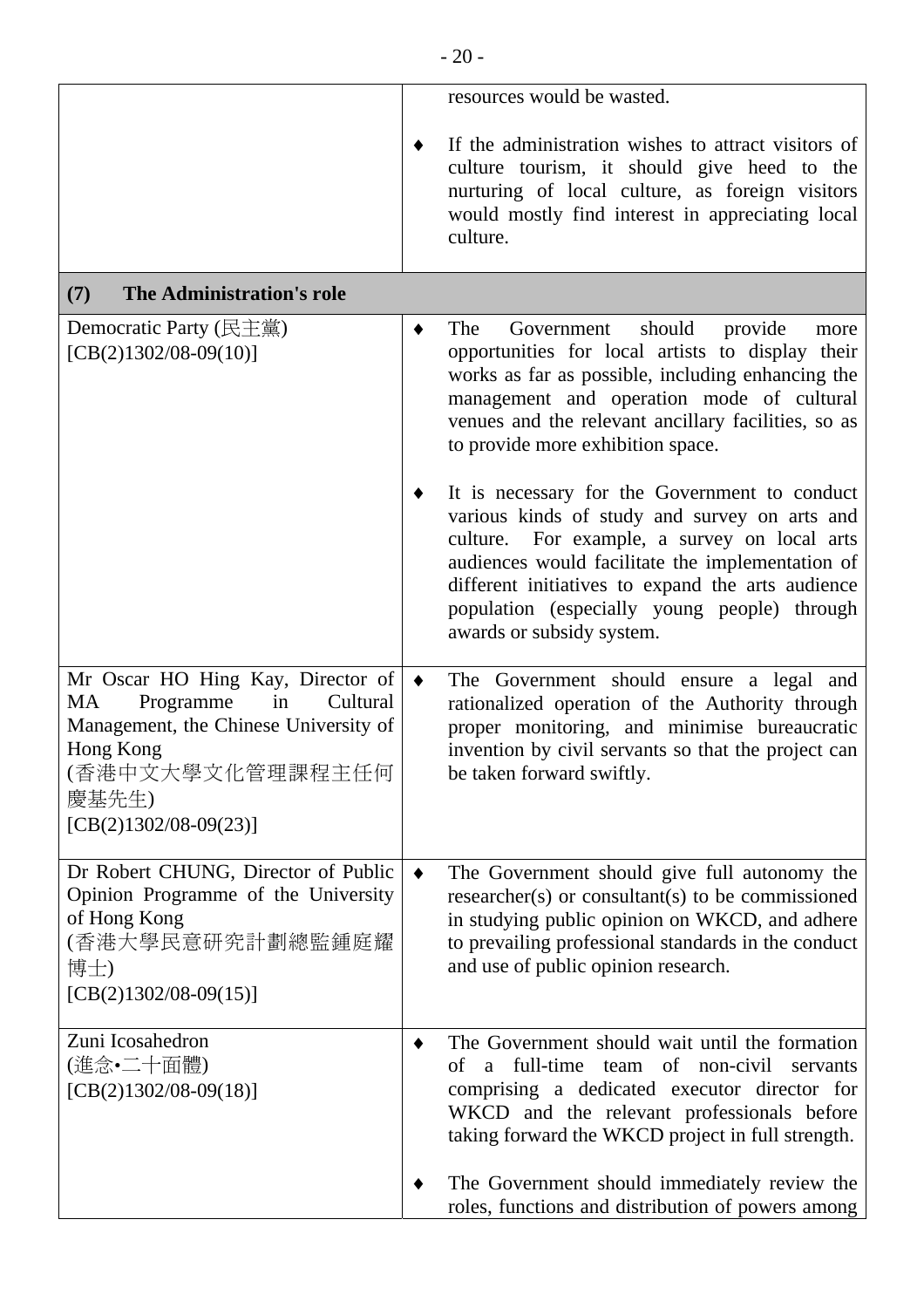|                                                                                         |   | Leisure<br>and Cultural<br>Services<br>HAB,<br>the<br>Department and the Arts Development Council. It<br>should also draw together its resources and<br>manpower mangement experience to set up a<br>cultural and creative industries council for the<br>development of Hong Kong's cultural creativity.                                                                                                                                                   |
|-----------------------------------------------------------------------------------------|---|------------------------------------------------------------------------------------------------------------------------------------------------------------------------------------------------------------------------------------------------------------------------------------------------------------------------------------------------------------------------------------------------------------------------------------------------------------|
|                                                                                         |   | As WKCD is tasked with the responsibility to<br>enhance the cultural ecology of Hong Kong as a<br>whole, the Government should give priority to<br>attaining the arts and cultural development goal,<br>with a view to maintaining a diversified and<br>prosperous cultural ecology within the public<br>arena.                                                                                                                                            |
|                                                                                         |   | Education<br>Bureau<br>should<br>The<br>and<br><b>HAB</b><br>expeditiously formulate corresponding policies on<br>basic arts education (such as arts appreciation and<br>universal education) and higher arts education<br>(such as nurturing professional arts managers).                                                                                                                                                                                 |
| Hong Kong Curators Association<br>(香港博物館館長協會)<br>$[CB(2)1302/08-09(07)]$                |   | Administration<br>should<br>If<br>the<br>adopt<br>"corporatization" of museums as a measure or<br>means to complement the WKCD project, there<br>will be significant changes in the manpower<br>market for curtorial staff. The Administration<br>should indeed consider and plan very carefully all<br>relevant factors.                                                                                                                                  |
|                                                                                         |   | The Government should expeditiously conduct a<br>serious and pragmatic "study on the demand for<br>arts and cultural manpower", with a view to<br>formulating a specific development perspective<br>for the future manpower resources of WKCD. It<br>should also formulate policies and provide<br>resources to encourage and complement the<br>efforts of education institutions to train up the<br>required talents.                                     |
| Arts with the Disabled Association<br>Hong Kong<br>(香港展能藝術會)<br>$[CB(2)1302/08-09(12)]$ | ٠ | As the Government have not formulated any<br>comprehensive strategy for arts with the disabled,<br>a situation often arise where "development is<br>made possible with subsidy, without subsidy, not<br>single chance for development".<br>The<br>a<br>Association strongly hopes that the Government<br>will face up to the people with disabilities' needs<br>in the field of arts and give support to arts with the<br>disabled in a systematic manner. |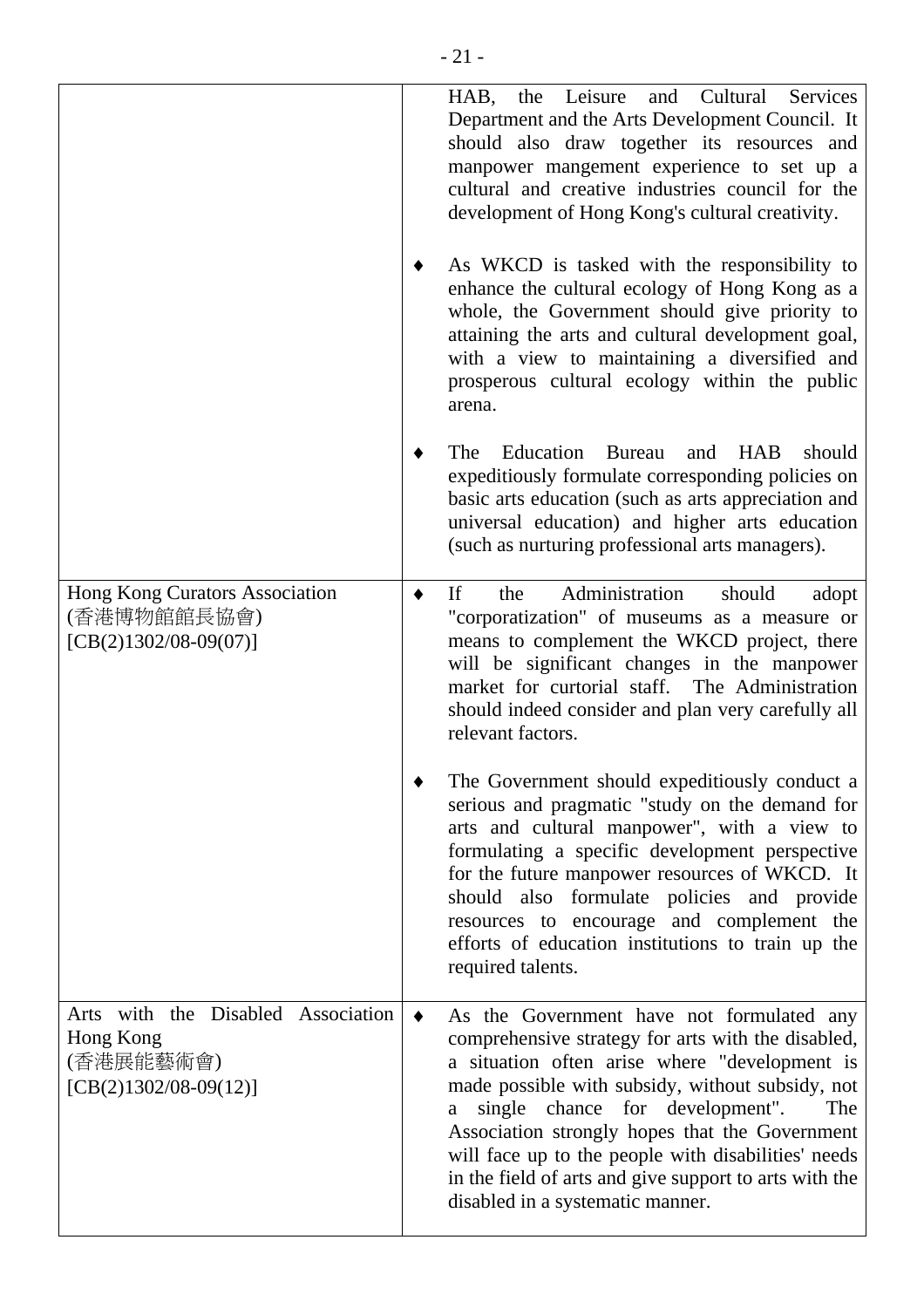| 1A Space<br>(1A空間)<br>$[CB(2)1302/08-09(19)]$                                                                                                                                        |           | The Government should adopt the promotion of<br>creative culture as the major premise and<br>extensively invite members of the public and<br>cultural institutions to exchange views on the<br>recommendations<br>latest<br>concerning<br>the<br>development approach and economic efficiency of<br>the project. In addition, the Government should<br>also work out the implemenation schedule in a<br>resolute manner.                                                                                                                                                           |
|--------------------------------------------------------------------------------------------------------------------------------------------------------------------------------------|-----------|------------------------------------------------------------------------------------------------------------------------------------------------------------------------------------------------------------------------------------------------------------------------------------------------------------------------------------------------------------------------------------------------------------------------------------------------------------------------------------------------------------------------------------------------------------------------------------|
|                                                                                                                                                                                      |           | The<br>should<br>Government<br>encourage<br>the<br>community and various arts groups to collaborate<br>in the developing Hong Kong's arts and cultural<br>collections, and M+ should actively take up the<br>responsibility to preserve the arts and cultural<br>data. The above would incite interest of various<br>sectors of the community in Hong Kong's arts<br>history. In addition, resources should also be<br>allocated for eduction in arts review.                                                                                                                      |
| (8)<br><b>Other comments</b>                                                                                                                                                         |           |                                                                                                                                                                                                                                                                                                                                                                                                                                                                                                                                                                                    |
| West Kowloon Cultural District Joint<br>Conference<br>(西九龍文化界聯席會議)<br>$[CB(2)1302/08-09(03)]$                                                                                        | ◆         | A monitoring committee on the work of the<br>Authority should be set up by LegCo to hold<br>meetings regularly and invite the Authority's<br>members and Chief Executive Officer to attend its<br>meetings to answer questions.<br>Professional<br>organizations in the non-government sector<br>should also be invited to attend the meetings and<br>raise questions for response by the relevant<br>representatives.<br>The monitoring committee on the work of the<br>Authority formed under LegCo should liaise<br>closely with the Consultation Panel under the<br>Authority. |
| Mr Oscar HO Hing Kay, Director of<br>Programme<br>Cultural<br>MA<br>in<br>Management, the Chinese University of<br>Hong Kong<br>(香港中文大學文化管理課程主任何<br>慶基先生)<br>$[CB(2)1302/08-09(23)]$ | $\bullet$ | The 2008 WKCD proposal passed by LegCo and<br>recognized by the community is a shared public<br>agreement. All important decisions must be made<br>on the basis of this proposal.                                                                                                                                                                                                                                                                                                                                                                                                  |
| <b>Chinese-Scottish Band</b><br>(蘇格蘭中國樂隊)<br>$[CB(2)1302/08-09(20)]$                                                                                                                 | ♦         | Representatives of the relevant local arts groups<br>should be invited to take part in all the<br>performances and activities in WKCD for free, so<br>as to widen their perspective.                                                                                                                                                                                                                                                                                                                                                                                               |